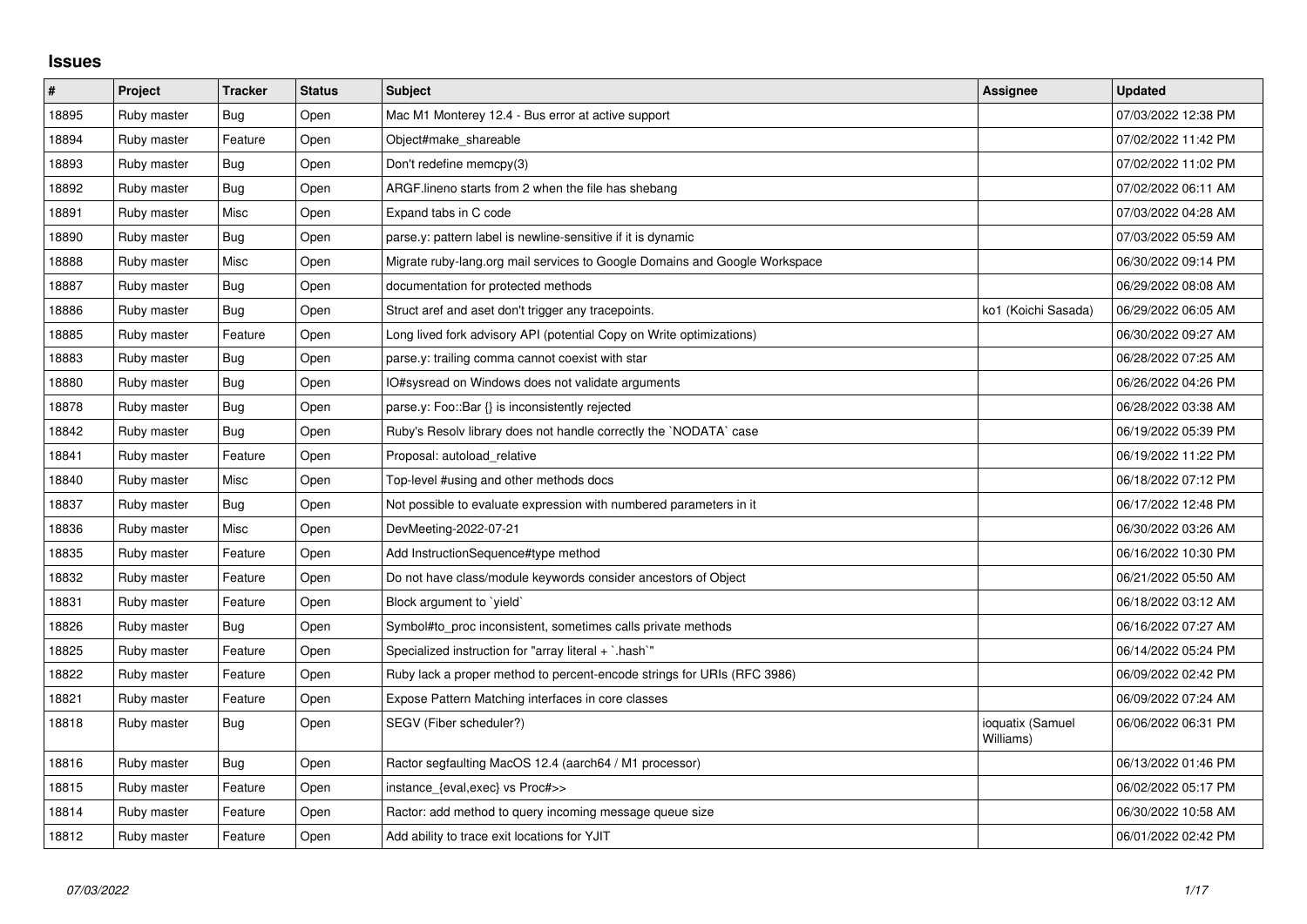| $\pmb{\#}$ | Project     | <b>Tracker</b> | <b>Status</b> | Subject                                                                                                            | Assignee                                      | <b>Updated</b>      |
|------------|-------------|----------------|---------------|--------------------------------------------------------------------------------------------------------------------|-----------------------------------------------|---------------------|
| 18810      | Ruby master | Bug            | Open          | Make `Kernel#p` interruptable.                                                                                     | ioquatix (Samuel<br>Williams)                 | 05/30/2022 12:44 AM |
| 18809      | Ruby master | Feature        | Open          | Add Numeric#ceildiv                                                                                                |                                               | 06/21/2022 06:21 PM |
| 18808      | Ruby master | Bug            | Assigned      | Cannot compile ruby 3.1.2 on powerpc64le-linux without disabling the jit features                                  | k0kubun (Takashi<br>Kokubun)                  | 06/20/2022 10:40 AM |
| 18805      | Ruby master | Bug            | Open          | IO::Buffer is inconsistent when returning a string from an empty buffer                                            |                                               | 05/25/2022 12:45 PM |
| 18804      | Ruby master | Bug            | Open          | Invalid line number for putnil instruction                                                                         |                                               | 05/25/2022 09:22 AM |
| 18799      | Ruby master | <b>Bug</b>     | Open          | Refinement#import_methods vs attr_reader                                                                           |                                               | 05/25/2022 06:50 AM |
| 18798      | Ruby master | Feature        | Open          | 'UnboundMethod#==' with inherited classes                                                                          |                                               | 05/25/2022 12:32 AM |
| 18797      | Ruby master | Bug            | Open          | Third argument to Regexp.new is a bit broken                                                                       |                                               | 05/23/2022 10:11 AM |
| 18796      | Ruby master | Bug            | Open          | GC compaction gets stuck on Mac OS when a debugger is attached                                                     |                                               | 06/08/2022 08:25 AM |
| 18795      | Ruby master | <b>Bug</b>     | Open          | Verbose GC debug output with -DRGENGC_DEBUG=5 causes a crash                                                       |                                               | 06/08/2022 08:24 AM |
| 18794      | Ruby master | <b>Bug</b>     | Open          | Windows - intermittent SEGV TestObjSpace#test_reachable_objects_during_iteration                                   |                                               | 06/30/2022 11:13 PM |
| 18790      | Ruby master | <b>Bug</b>     | Assigned      | cannot load such file -- digest (LoadError)                                                                        | hsbt (Hiroshi<br>SHIBATA)                     | 06/06/2022 12:41 AM |
| 18789      | Ruby master | <b>Bug</b>     | Open          | make test-bundled-gems failed after make install                                                                   |                                               | 05/18/2022 01:01 AM |
| 18784      | Ruby master | <b>Bug</b>     | Open          | `FileUtils.rm_f` and `FileUtils.rm_rf` should not mask exceptions                                                  |                                               | 05/16/2022 09:04 AM |
| 18783      | Ruby master | <b>Bug</b>     | Open          | OptionParser should recognize "-" as an optional argument                                                          |                                               | 05/19/2022 12:15 AM |
| 18782      | Ruby master | <b>Bug</b>     | Open          | Race conditions in autoload when loading the same feature with multiple threads.                                   |                                               | 05/18/2022 09:22 PM |
| 18780      | Ruby master | <b>Bug</b>     | Open          | Incorrect binding receiver for C API rb_eval_string()                                                              |                                               | 06/15/2022 12:14 AM |
| 18776      | Ruby master | Feature        | Open          | <b>Object Shapes</b>                                                                                               |                                               | 05/13/2022 01:11 AM |
| 18774      | Ruby master | Feature        | Open          | Add Queue#pop(timeout:)                                                                                            |                                               | 05/20/2022 12:27 AM |
| 18773      | Ruby master | Feature        | Assigned      | deconstruct to receive a range                                                                                     | ktsj (Kazuki Tsujimoto)   06/24/2022 07:21 AM |                     |
| 18770      | Ruby master | Bug            | Open          | Inconsistent behavior of IO/StringIO's each methods when called with nil as a separator, limit and chomp:<br>true  |                                               | 06/06/2022 05:38 PM |
| 18768      | Ruby master | <b>Bug</b>     | Open          | Inconsistent behavior of IO, StringIO and String each_line methods when return paragraph and chomp:<br>true passed |                                               | 06/10/2022 03:46 PM |
| 18767      | Ruby master | <b>Bug</b>     | Open          | IO.foreach hangs up when passes limit=0                                                                            |                                               | 06/18/2022 02:56 AM |
| 18764      | Ruby master | <b>Bug</b>     | Open          | Build Error when Using msys2-mingw64 and Ruby 3.2                                                                  |                                               | 05/10/2022 06:48 AM |
| 18763      | Ruby master | Bug            | Open          | The configure option "--with-openssI-dir" has lower precedence than pkg-config                                     |                                               | 05/11/2022 11:39 AM |
| 18762      | Ruby master | Feature        | Open          | Add an Array#undigits that compliments Integer#digits                                                              |                                               | 05/03/2022 08:08 PM |
| 18761      | Ruby master | Misc           | Open          | provide an example wasm project                                                                                    | katei (Yuta Saito)                            | 05/23/2022 11:01 AM |
| 18760      | Ruby master | <b>Bug</b>     | Open          | Ractors vs "skynet" microbenchmark                                                                                 |                                               | 05/02/2022 11:36 PM |
| 18759      | Ruby master | <b>Bug</b>     | Open          | snapshot-ruby 2 7: test failure on macos-12                                                                        |                                               | 04/28/2022 12:18 AM |
| 18758      | Ruby master | <b>Bug</b>     | Open          | Ruby fails to build on M1 Mac when x86 Homebrew is installed                                                       |                                               | 04/28/2022 03:19 PM |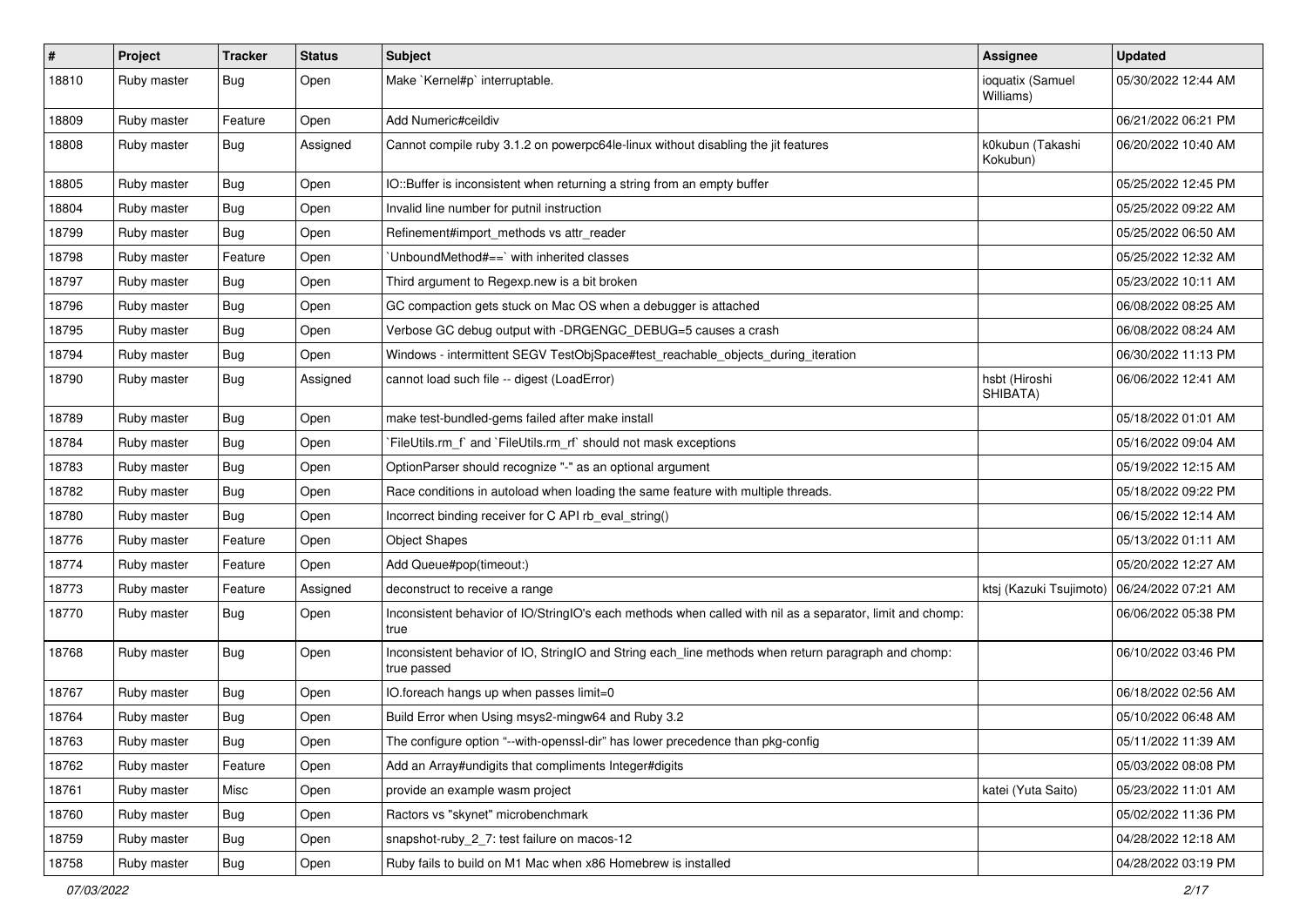| $\vert$ # | Project     | <b>Tracker</b> | <b>Status</b> | Subject                                                                                              | <b>Assignee</b>               | <b>Updated</b>      |
|-----------|-------------|----------------|---------------|------------------------------------------------------------------------------------------------------|-------------------------------|---------------------|
| 18757     | Ruby master | Feature        | Open          | Introduce %R percent literal for anchored regular expression patterns                                |                               | 04/27/2022 05:30 PM |
| 18751     | Ruby master | <b>Bug</b>     | Open          | Regression on master for Method#== when comparing public with private method                         |                               | 05/18/2022 01:27 AM |
| 18743     | Ruby master | <b>Bug</b>     | Open          | Enumerator#next / peek re-use each others stacktraces                                                |                               | 04/19/2022 02:42 PM |
| 18740     | Ruby master | <b>Bug</b>     | Open          | Use of rightward assignment changes line number needed for line-targeted TracePoint                  |                               | 04/27/2022 09:56 AM |
| 18738     | Ruby master | Bug            | Open          | IRB can't recognize heredoc after words                                                              |                               | 04/18/2022 12:00 AM |
| 18737     | Ruby master | Bug            | Open          | Windows 'require' is case independent                                                                |                               | 04/22/2022 06:18 PM |
| 18736     | Ruby master | Feature        | Open          | self-p for method chain                                                                              |                               | 04/15/2022 11:09 AM |
| 18733     | Ruby master | Bug            | Open          | Ruby GC problems cause performance issue with Ractor                                                 |                               | 04/15/2022 09:13 AM |
| 18731     | Ruby master | <b>Bug</b>     | Open          | Parallel test-all sometimes does not run at all some tests                                           |                               | 04/23/2022 12:58 PM |
| 18727     | Ruby master | <b>Bug</b>     | Assigned      | Make failed on x86_64-cygwin (LoadError)                                                             | peterzhu2118 (Peter<br>Zhu)   | 04/16/2022 05:15 AM |
| 18726     | Ruby master | Misc           | Open          | CI Error on c99 and c2x                                                                              | shyouhei (Shyouhei<br>Urabe)  | 04/19/2022 09:05 AM |
| 18725     | Ruby master | Misc           | Open          | IO#write and IO#wait_writable block for write pipe if read pipe is closed in other thread on OpenBSD |                               | 04/13/2022 11:20 PM |
| 18690     | Ruby master | Feature        | Open          | Allow `Kernel#then` to take arguments                                                                |                               | 05/10/2022 06:16 PM |
| 18686     | Ruby master | <b>Bug</b>     | Open          | Regexp supporting unexpected age properties in Ruby < 3.2                                            |                               | 04/08/2022 06:52 PM |
| 18685     | Ruby master | Feature        | Open          | Enumerator.product: Cartesian product of enumerables                                                 |                               | 04/26/2022 07:02 AM |
| 18683     | Ruby master | Feature        | Open          | Allow to create hashes with a specific capacity.                                                     |                               | 04/22/2022 02:34 PM |
| 18678     | Ruby master | <b>Bug</b>     | Open          | Crash on Mac - vm_call0_cfunc_with_frame                                                             |                               | 05/26/2022 05:40 PM |
| 18677     | Ruby master | <b>Bug</b>     | Assigned      | BigDecimal#power (**) returns FloatDomainError when passing an infinite parameter                    | mrkn (Kenta Murata)           | 04/20/2022 02:04 AM |
| 18675     | Ruby master | Feature        | Open          | Add new exception class for resolv timeouts                                                          |                               | 04/01/2022 11:22 PM |
| 18674     | Ruby master | Bug            | Open          | Build failure `make up` with WSL2                                                                    |                               | 04/01/2022 08:51 AM |
| 18668     | Ruby master | Feature        | Open          | Merge `io-nonblock` gems into core                                                                   |                               | 04/21/2022 10:02 AM |
| 18666     | Ruby master | <b>Bug</b>     | Open          | No rule to make target 'yaml/yaml.h', needed by 'api.o'                                              | hsbt (Hiroshi<br>SHIBATA)     | 03/29/2022 11:17 AM |
| 18661     | Ruby master | Bug            | Open          | Net::HTTP behavior changed between 2.6 and 3.1 on windows.                                           |                               | 03/25/2022 01:57 PM |
| 18659     | Ruby master | Feature        | Open          | Create a Binding at the time of an exception and make it available to Rescue                         |                               | 03/25/2022 10:55 AM |
| 18658     | Ruby master | <b>Bug</b>     | Open          | Need openssl 3 support for Ubuntu 22.04 (Ruby 2.7.x and 3.0.x)                                       | rhenium (Kazuki<br>Yamaguchi) | 05/30/2022 08:06 PM |
| 18657     | Ruby master | <b>Bug</b>     | Open          | IRB raises exception when stdout is a pipe                                                           |                               | 06/08/2022 03:34 PM |
| 18654     | Ruby master | Feature        | Open          | Enhancements to prettyprint                                                                          | akr (Akira Tanaka)            | 05/12/2022 01:44 PM |
| 18651     | Ruby master | Bug            | Open          | oob access in CP51932 -> CP50220 transcoder                                                          | akr (Akira Tanaka)            | 03/23/2022 01:17 PM |
| 18647     | Ruby master | Feature        | Open          | Non-recursive option for iseq-targeted Tracepoints in ruby 2.6+                                      |                               | 03/18/2022 09:41 AM |
| 18644     | Ruby master | Feature        | Open          | Coerce anything callable to a Proc                                                                   |                               | 06/18/2022 05:28 PM |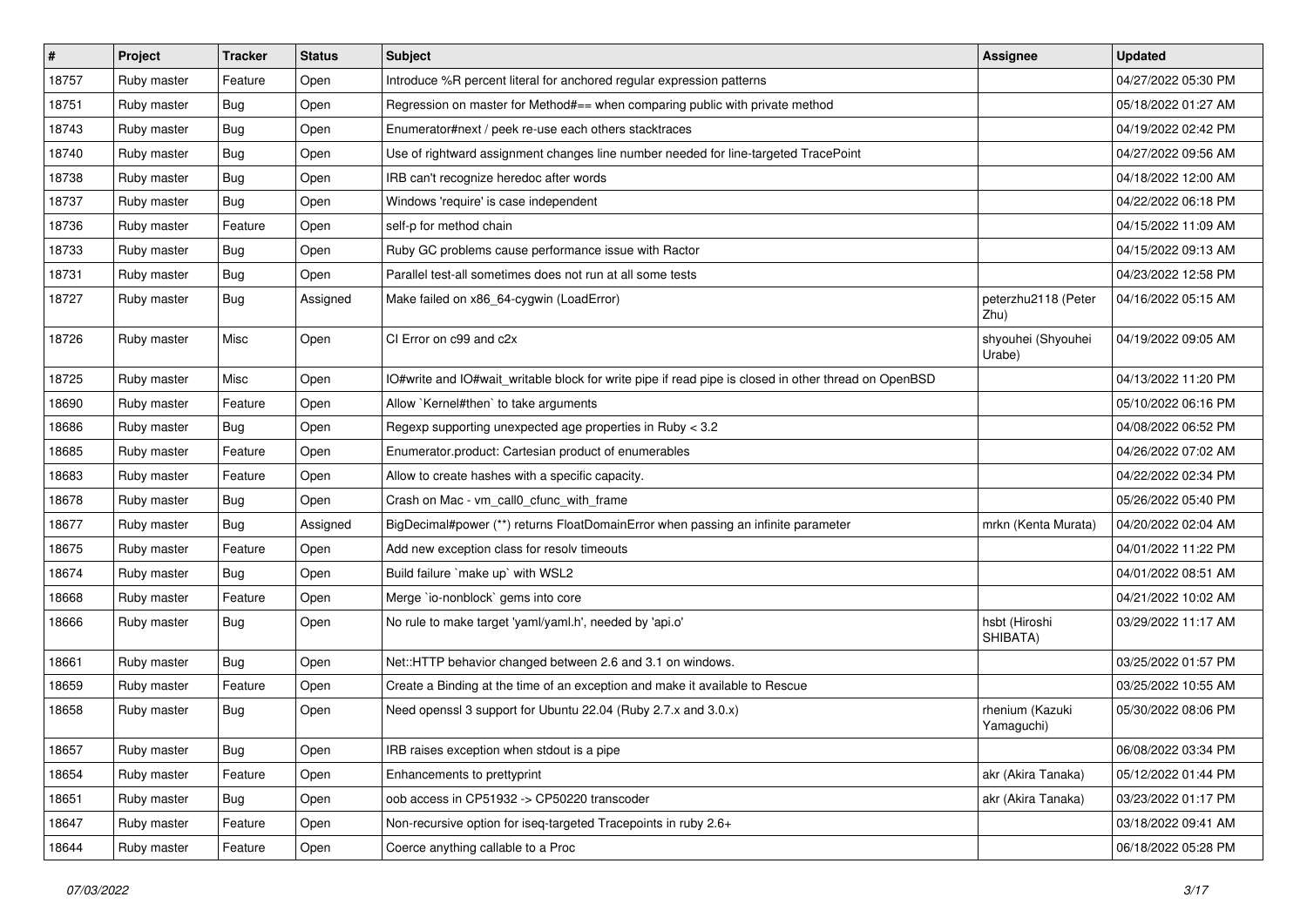| $\vert$ # | Project     | <b>Tracker</b> | <b>Status</b> | Subject                                                                                                             | <b>Assignee</b>            | <b>Updated</b>      |
|-----------|-------------|----------------|---------------|---------------------------------------------------------------------------------------------------------------------|----------------------------|---------------------|
| 18642     | Ruby master | Feature        | Open          | Named ripper fields                                                                                                 |                            | 05/12/2022 01:37 PM |
| 18640     | Ruby master | Feature        | Open          | default empty string argument for `String#sub` and `String#sub!`, e.g. `"hello".sub("I")`                           |                            | 03/19/2022 02:33 AM |
| 18639     | Ruby master | Feature        | Open          | Update Unicode data to Unicode Version 15.0.0                                                                       | duerst (Martin Dürst)      | 03/22/2022 07:38 PM |
| 18630     | Ruby master | Feature        | Open          | Introduce general `IO#timeout` and `IO#timeout=`for all (non-)blocking operations.                                  |                            | 04/21/2022 09:36 AM |
| 18623     | Ruby master | Bug            | Open          | make runnable' does not work                                                                                        | nobu (Nobuyoshi<br>Nakada) | 03/16/2022 01:28 AM |
| 18622     | Ruby master | <b>Bug</b>     | Open          | const_get still looks in Object, while lexical constant lookup no longer does                                       |                            | 04/22/2022 11:26 AM |
| 18617     | Ruby master | Feature        | Open          | Allow multiples keys in Hash#[] acting like Hash#dig                                                                |                            | 03/10/2022 01:36 PM |
| 18616     | Ruby master | Bug            | Open          | Error with clang(1) on MacOS due to __declspec()                                                                    |                            | 03/09/2022 10:50 AM |
| 18614     | Ruby master | <b>Bug</b>     | Open          | Error (busy loop) in<br>TestGemCommandsSetupCommand#test_destdir_flag_does_not_try_to_write_to_the_default_gem_home | hsbt (Hiroshi<br>SHIBATA)  | 03/17/2022 01:03 AM |
| 18608     | Ruby master | <b>Bug</b>     | Open          | 'require': cannot load such file -- ripper (LoadError) after 'make distclean'                                       |                            | 05/27/2022 04:10 AM |
| 18605     | Ruby master | <b>Bug</b>     | Open          | Fails to run on (newer) 32bit Windows with ucrt                                                                     |                            | 04/01/2022 07:52 AM |
| 18603     | Ruby master | Feature        | Open          | Allow syntax like obj.method(arg)=value                                                                             |                            | 02/27/2022 05:04 PM |
| 18601     | Ruby master | Bug            | Open          | Invalid byte sequences in Big5 encodings                                                                            | duerst (Martin Dürst)      | 02/23/2022 07:59 AM |
| 18597     | Ruby master | Feature        | Open          | Strings need a named method like 'dup' that doesn't duplicate if receiver is mutable                                |                            | 02/26/2022 11:56 PM |
| 18594     | Ruby master | Feature        | Open          | Add a #to_h method on URI::Generic                                                                                  |                            | 03/31/2022 01:18 PM |
| 18593     | Ruby master | Feature        | Open          | Add back URI.escape                                                                                                 |                            | 02/18/2022 07:45 PM |
| 18587     | Ruby master | Misc           | Open          | What was the reason behind Ruby choosing SipHash for Hash?                                                          |                            | 02/17/2022 12:02 AM |
| 18583     | Ruby master | Feature        | Open          | Pattern-matching: API for custom unpacking strategies?                                                              |                            | 03/17/2022 01:10 PM |
| 18580     | Ruby master | <b>Bug</b>     | Open          | Range#include? inconsistency for beginless String ranges                                                            |                            | 03/09/2022 10:22 PM |
| 18576     | Ruby master | Feature        | Open          | Rename `ASCII-8BIT` encoding to `BINARY`                                                                            |                            | 03/17/2022 03:06 PM |
| 18573     | Ruby master | Feature        | Open          | Object#pack1                                                                                                        |                            | 02/08/2022 08:51 AM |
| 18572     | Ruby master | <b>Bug</b>     | Assigned      | Performance regression when invoking refined methods                                                                | ko1 (Koichi Sasada)        | 02/10/2022 12:48 AM |
| 18571     | Ruby master | Feature        | Assigned      | Removed the bundled sources from release package after Ruby 3.2                                                     | hsbt (Hiroshi<br>SHIBATA)  | 03/28/2022 06:23 AM |
| 18568     | Ruby master | Feature        | Open          | Explore lazy RubyGems boot to reduce need for --disable-gems                                                        |                            | 02/17/2022 07:15 AM |
| 18567     | Ruby master | Bug            | Open          | Depending on default gems in stdlib gems when not needed considered harmful                                         | hsbt (Hiroshi<br>SHIBATA)  | 04/21/2022 04:45 PM |
| 18564     | Ruby master | Feature        | Open          | Add Exception#detailed_message                                                                                      | mame (Yusuke<br>Endoh)     | 02/01/2022 08:06 PM |
| 18559     | Ruby master | Feature        | Open          | Allocation tracing: Objects created by the parser are attributed to Kernel.require                                  |                            | 06/28/2022 12:21 PM |
| 18554     | Ruby master | Feature        | Open          | Move unicode_normalize to a default gem                                                                             |                            | 01/31/2022 05:51 PM |
| 18553     | Ruby master | Bug            | Open          | Memory leak on compiling method call with kwargs                                                                    | ko1 (Koichi Sasada)        | 03/23/2022 09:34 PM |
| 18551     | Ruby master | Feature        | Open          | Make Range#reverse_each to raise an exception if endless                                                            |                            | 01/28/2022 11:13 PM |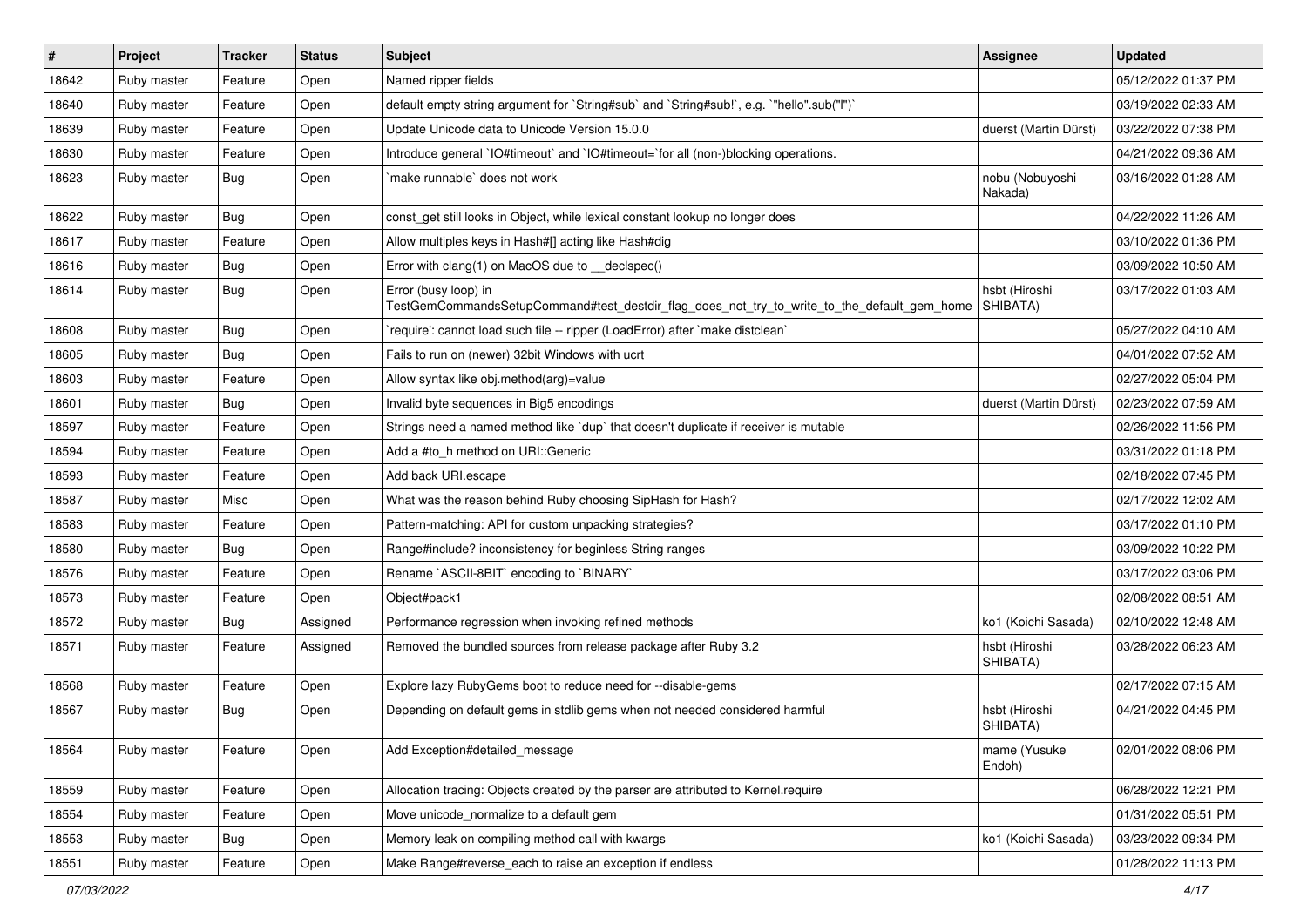| $\sharp$ | Project     | <b>Tracker</b> | <b>Status</b> | Subject                                                                                                     | <b>Assignee</b>                         | <b>Updated</b>      |
|----------|-------------|----------------|---------------|-------------------------------------------------------------------------------------------------------------|-----------------------------------------|---------------------|
| 18518    | Ruby master | Bug            | Open          | NoMemoryError + [FATAL] failed to allocate memory for twice 1 << large                                      |                                         | 01/28/2022 01:40 PM |
| 18515    | Ruby master | Feature        | Open          | Add Range#reverse_each implementation for performance                                                       |                                         | 01/31/2022 02:23 AM |
| 18510    | Ruby master | <b>Bug</b>     | Open          | Unexpected waiting for console when starting ruby on windows                                                |                                         | 01/23/2022 02:53 PM |
| 18507    | Ruby master | <b>Bug</b>     | Open          | Incorrect target_os detection in configure script                                                           |                                         | 01/25/2022 08:57 AM |
| 18506    | Ruby master | <b>Bug</b>     | Open          | make and make install rebuild items every time unnecessarily - sometimes causing races in parallel installs |                                         | 01/21/2022 01:46 PM |
| 18498    | Ruby master | Feature        | Open          | Introduce a public WeakKeysMap that compares by equality                                                    |                                         | 02/20/2022 04:06 PM |
| 18494    | Ruby master | Feature        | Open          | [RFC] ENV["RUBY_GC_"]= changes GC parameters dynamically                                                    |                                         | 01/17/2022 11:15 PM |
| 18492    | Ruby master | Bug            | Open          | 'rb_rescue2' inside 'rb_protect' segfaults on Windows                                                       |                                         | 01/14/2022 03:17 PM |
| 18478    | Ruby master | Feature        | Open          | Module#constant_pairs                                                                                       |                                         | 01/11/2022 07:55 PM |
| 18477    | Ruby master | Feature        | Open          | Float#sqrt and Integer#sqrt                                                                                 |                                         | 01/11/2022 07:34 PM |
| 18476    | Ruby master | Bug            | Open          | Call to require stuck forever after receiving EAGAIN on writev when running with zeus                       |                                         | 02/28/2022 02:55 PM |
| 18473    | Ruby master | Bug            | Open          | Raw data in Socket::Option#inspect on Amazon Linux 2                                                        |                                         | 01/11/2022 02:13 PM |
| 18472    | Ruby master | Bug            | Open          | rb_w32_map_errno is not found on Ruby-3.1.0                                                                 |                                         | 01/13/2022 09:59 AM |
| 18464    | Ruby master | Bug            | Assigned      | RUBY_INTERNAL_EVENT_NEWOBJ tracepoint causes an interpreter crash when combined with Ractors                | ko1 (Koichi Sasada)                     | 06/08/2022 08:25 AM |
| 18463    | Ruby master | Feature        | Open          | Random number generation with xoshiro                                                                       |                                         | 02/13/2022 09:12 AM |
| 18462    | Ruby master | Feature        | Open          | Proposal to merge WASI based WebAssembly support                                                            |                                         | 03/24/2022 03:05 AM |
| 18459    | Ruby master | Feature        | Assigned      | IRB autocomplete dropdown colour options                                                                    | aycabta (aycabta.)                      | 01/05/2022 02:15 AM |
| 18457    | Ruby master | <b>Bug</b>     | Open          | ruby 2.7.5 fiddle/types.rb use uint32_t but fiddle/cparser.rb lacks uint32_t                                |                                         | 01/03/2022 01:00 PM |
| 18456    | Ruby master | Bug            | Open          | rdoc non-determinism: module includes can be added once or twice to generated .ri                           |                                         | 01/01/2022 11:16 PM |
| 18455    | Ruby master | <b>Bug</b>     | Open          | IO#close` has poor performance and difficult to understand semantics.                                       |                                         | 04/04/2022 02:02 AM |
| 18454    | Ruby master | <b>Bug</b>     | Open          | YJIT slowing down key Discourse benchmarks                                                                  |                                         | 01/04/2022 08:45 AM |
| 18450    | Ruby master | Feature        | Assigned      | Force break in prettyprint                                                                                  | akr (Akira Tanaka)                      | 12/29/2021 02:02 PM |
| 18444    | Ruby master | <b>Bug</b>     | Open          | Trapped TSTP causes a locking deadlock in 3.0.3 onward                                                      |                                         | 05/26/2022 10:29 PM |
| 18440    | Ruby master | Feature        | Open          | YJIT is enabled if any YJIT tuning options are set                                                          |                                         | 12/30/2021 08:17 PM |
| 18439    | Ruby master | Feature        | Open          | Support YJIT for VC++                                                                                       | maximecb (Maxime<br>Chevalier-Boisvert) | 01/10/2022 11:29 PM |
| 18438    | Ruby master | Feature        | Open          | Add `Exception#additional_message` to show additional error information                                     |                                         | 02/07/2022 02:55 AM |
| 18435    | Ruby master | <b>Bug</b>     | Open          | Calling `protected` on ancestor method changes result of `instance_methods(false)`                          |                                         | 06/09/2022 10:23 AM |
| 18429    | Ruby master | Bug            | Open          | Configure ruby-3.0.3 on Solaris 10 Unknown keyword 'URL' in './ruby.tmp.pc'                                 |                                         | 01/18/2022 09:15 PM |
| 18423    | Ruby master | Feature        | Open          | Installing stable versions like 3.0.3 from source generates fatal error by make                             |                                         | 12/23/2021 11:44 PM |
| 18420    | Ruby master | Misc           | Open          | Question about how to handle IO.pipe reader and writer when forking                                         |                                         | 12/22/2021 12:04 AM |
| 18418    | Ruby master | Feature        | Open          | Add Net::HTTP#security level=                                                                               |                                         | 12/19/2021 11:58 AM |
| 18413    | Ruby master | Bug            | Open          | Segfault in `ripper/lexer.rb`                                                                               |                                         | 12/17/2021 04:49 PM |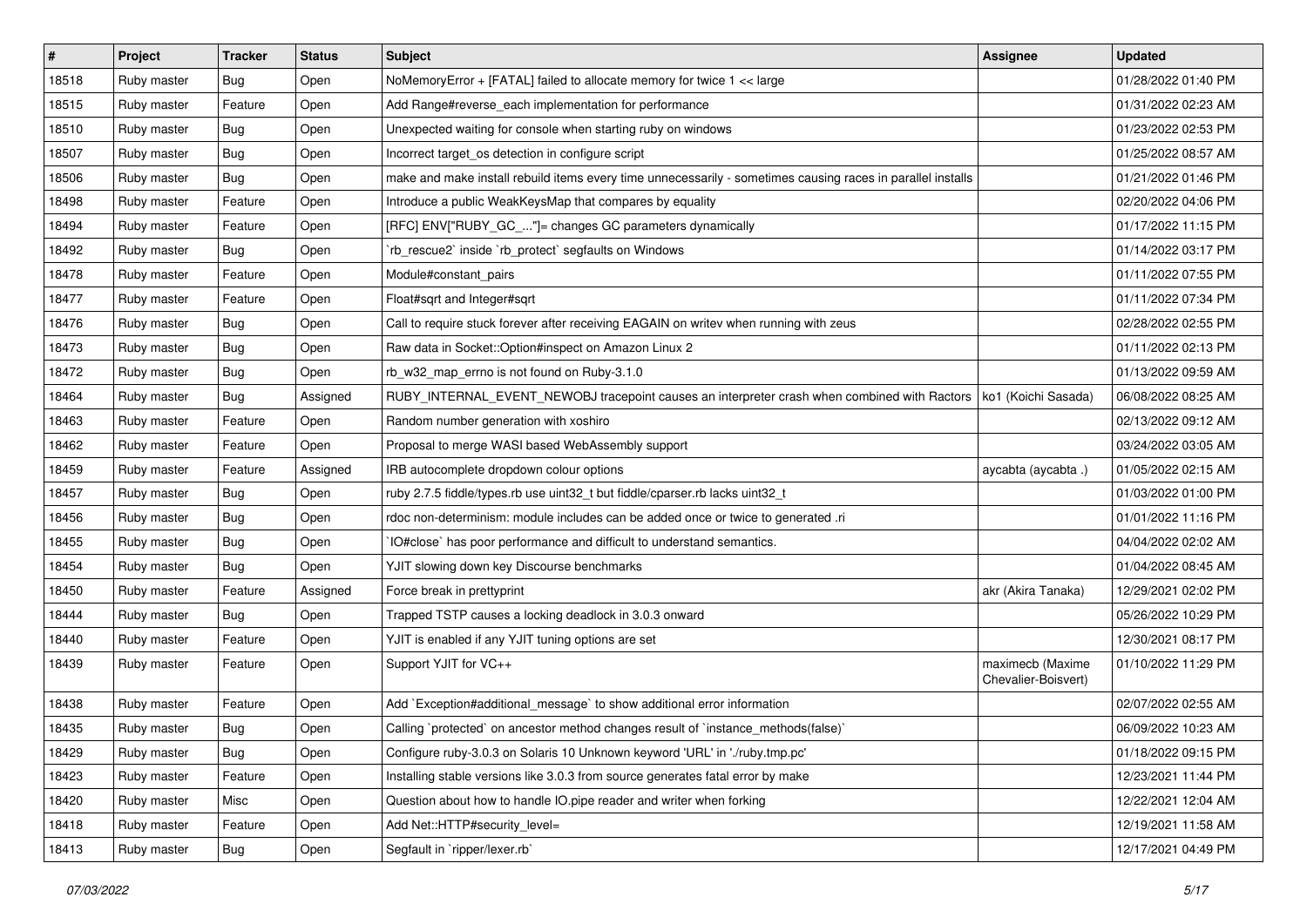| #     | Project     | <b>Tracker</b> | <b>Status</b> | <b>Subject</b>                                                                                                                                                      | Assignee                                      | <b>Updated</b>      |
|-------|-------------|----------------|---------------|---------------------------------------------------------------------------------------------------------------------------------------------------------------------|-----------------------------------------------|---------------------|
| 18412 | Ruby master | Bug            | Open          | Segfault in test_ractor.rb                                                                                                                                          |                                               | 12/17/2021 04:23 AM |
| 18411 | Ruby master | Feature        | Open          | Introduce `Fiber.blocking` for disabling scheduler.                                                                                                                 |                                               | 12/23/2021 05:10 PM |
| 18410 | Ruby master | Feature        | Open          | Proposal to make inspect include underscores on numerics                                                                                                            |                                               | 12/16/2021 09:07 AM |
| 18408 | Ruby master | Feature        | Assigned      | Allow pattern match to set instance variables                                                                                                                       | ktsj (Kazuki Tsujimoto)   01/26/2022 07:07 PM |                     |
| 18404 | Ruby master | Misc           | Open          | 3.1 documentation problems tracking ticket                                                                                                                          |                                               | 12/24/2021 03:59 PM |
| 18402 | Ruby master | Feature        | Open          | <b>Argument Labels</b>                                                                                                                                              |                                               | 01/31/2022 06:14 PM |
| 18401 | Ruby master | Feature        | Open          | Rework `require_relative` to add the "current path" on `\$LOAD_PATH`                                                                                                |                                               | 12/09/2021 05:41 PM |
| 18396 | Ruby master | <b>Bug</b>     | Open          | An unexpected "hash value omission" syntax error when without parentheses call expr follows                                                                         |                                               | 03/29/2022 09:58 PM |
| 18395 | Ruby master | Feature        | Open          | Introduce Array#subtract! for performance                                                                                                                           |                                               | 12/08/2021 04:42 PM |
| 18393 | Ruby master | <b>Bug</b>     | Open          | TestReadline#test_interrupt_in_other_thread fails on armv7hl                                                                                                        |                                               | 12/07/2021 02:03 PM |
| 18384 | Ruby master | Feature        | Open          | Pattern Match Object                                                                                                                                                |                                               | 05/07/2022 06:01 PM |
| 18381 | Ruby master | Bug            | Assigned      | Default vs Bundled gems                                                                                                                                             | hsbt (Hiroshi<br>SHIBATA)                     | 12/15/2021 11:09 AM |
| 18380 | Ruby master | Bug            | Open          | TestAddressResolve#test_socket_getnameinfo_domain_blocking test failures                                                                                            |                                               | 12/21/2021 04:22 PM |
| 18379 | Ruby master | <b>Bug</b>     | Open          | [CI] Windows mingw/ucrt - test-all timeout failures                                                                                                                 |                                               | 12/02/2021 02:23 AM |
| 18376 | Ruby master | Feature        | Open          | Version comparison API                                                                                                                                              |                                               | 12/30/2021 10:33 AM |
| 18371 | Ruby master | Misc           | Assigned      | Release branches (release information in general)                                                                                                                   | naruse (Yui NARUSE)                           | 03/23/2022 10:32 PM |
| 18369 | Ruby master | Feature        | Open          | users.detect(:name, "Dorian") as shorthand for users.detect {  user  user.name == "Dorian" }                                                                        |                                               | 12/03/2021 02:23 PM |
| 18368 | Ruby master | Feature        | Open          | Range#step semantics for non-Numeric ranges                                                                                                                         |                                               | 02/02/2022 03:42 PM |
| 18360 | Ruby master | Feature        | Open          | <b>PrettyPrint enhancements</b>                                                                                                                                     |                                               | 11/24/2021 12:15 AM |
| 18359 | Ruby master | <b>Bug</b>     | Open          | [Windows MinGW] warning Please include winsock2.h before windows.h                                                                                                  |                                               | 11/23/2021 05:07 PM |
| 18357 | Ruby master | Feature        | Open          | Proposal: stop raising when block passed to IO#each_* closes the IO                                                                                                 |                                               | 11/22/2021 09:03 PM |
| 18355 | Ruby master | <b>Bug</b>     | Assigned      | require("pathname") within rack application chnages behaviors of Pathname methods, such as absolute?(),<br>when there are two versions of 'pathname' gem installed. | hsbt (Hiroshi<br>SHIBATA)                     | 11/30/2021 08:01 AM |
| 18352 | Ruby master | Misc           | Open          | What is the Hash#grep expected?                                                                                                                                     |                                               | 11/28/2021 10:39 PM |
| 18338 | Ruby master | <b>Bug</b>     | Open          | Encoding.default_external = Encoding::UTF_16BE may add a wrongly-encoded string to<br>\$LOADED_FEATURES                                                             |                                               | 11/15/2021 07:32 AM |
| 18337 | Ruby master | <b>Bug</b>     | Assigned      | Ruby allows zero-width characters in identifiers                                                                                                                    | duerst (Martin Dürst)                         | 11/24/2021 09:13 AM |
| 18334 | Ruby master | Feature        | Open          | ENV#to_h returns a new Hash object but Hash#to_h does not, which can cause inconsistencies                                                                          |                                               | 11/17/2021 05:46 PM |
| 18332 | Ruby master | Feature        | Open          | a ? b                                                                                                                                                               |                                               | 12/29/2021 04:38 AM |
| 18331 | Ruby master | Feature        | Open          | Kernel.#Time                                                                                                                                                        |                                               | 11/13/2021 12:41 PM |
| 18296 | Ruby master | Feature        | Open          | Custom exception formatting should override `Exception#full_message`.                                                                                               |                                               | 12/15/2021 08:49 PM |
| 18291 | Ruby master | Feature        | Open          | When use $=\sim$ with named group, if regex is on the right side, variable not defined.                                                                             |                                               | 11/06/2021 12:36 PM |
| 18286 | Ruby master | Bug            | Open          | Universal arm64/x86_84 binary built on an x86_64 machine segfaults/is killed on arm64                                                                               |                                               | 05/26/2022 09:45 PM |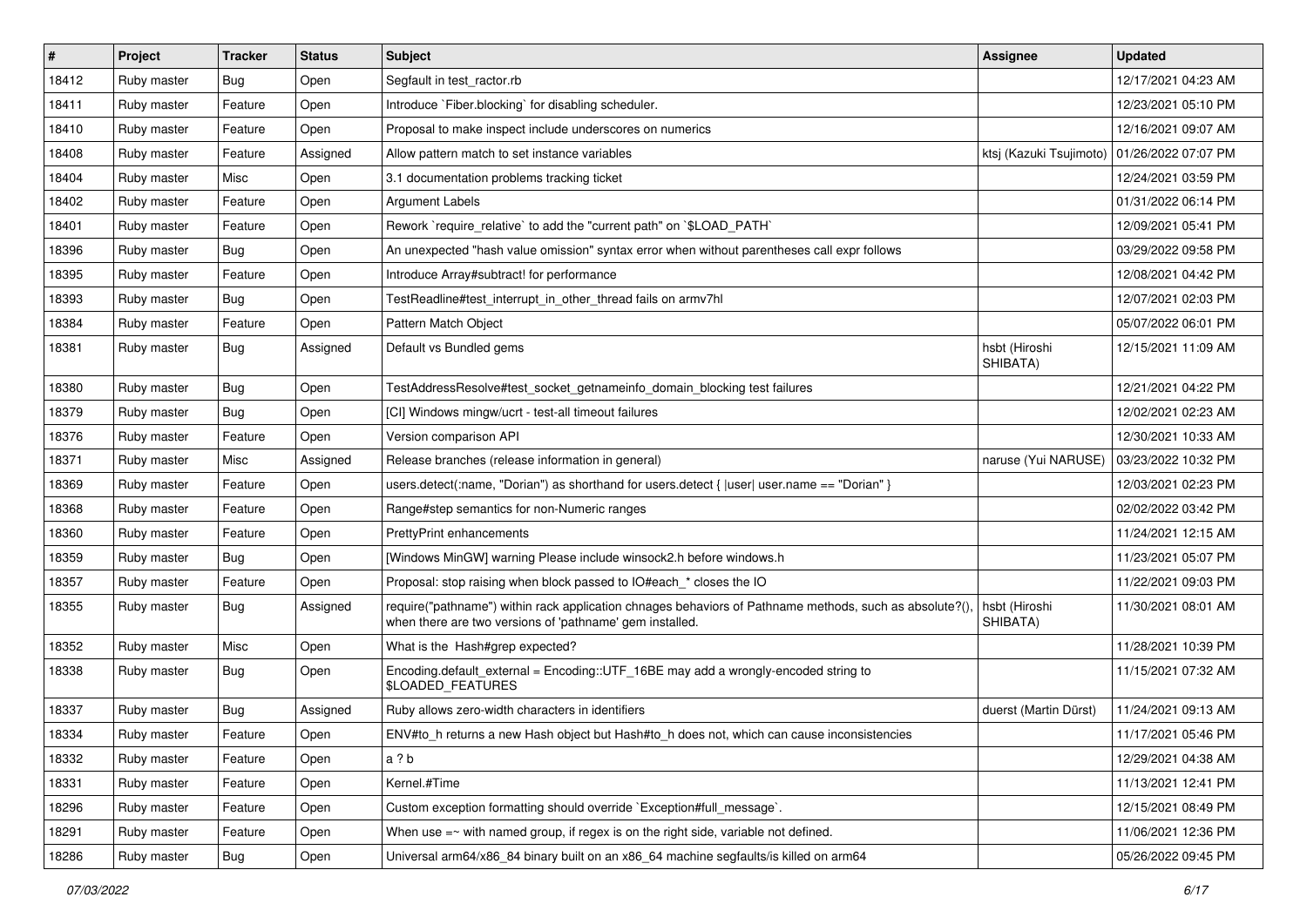| $\vert$ # | Project     | <b>Tracker</b> | <b>Status</b> | Subject                                                                                                                                                               | <b>Assignee</b>               | <b>Updated</b>      |
|-----------|-------------|----------------|---------------|-----------------------------------------------------------------------------------------------------------------------------------------------------------------------|-------------------------------|---------------------|
| 18285     | Ruby master | Feature        | Open          | NoMethodError#message uses a lot of CPU/is really expensive to call                                                                                                   |                               | 01/30/2022 12:45 PM |
| 18281     | Ruby master | <b>Bug</b>     | Open          | Ruby 3.1.0: gem uninstall -alx fails to uninstall debug                                                                                                               |                               | 06/16/2022 01:08 AM |
| 18277     | Ruby master | Bug            | Open          | buffer error (Zlib::BufError) in Zlib::Deflate#deflate when using MJIT                                                                                                | k0kubun (Takashi<br>Kokubun)  | 01/05/2022 03:04 PM |
| 18275     | Ruby master | Feature        | Open          | Add an option to define_method to not capture the surrounding environment                                                                                             | ko1 (Koichi Sasada)           | 12/03/2021 02:34 PM |
| 18269     | Ruby master | <b>Bug</b>     | Open          | trace_opt_not and trace_opt_regexpmatch2 insns are indistinguishable                                                                                                  |                               | 11/12/2021 07:44 AM |
| 18265     | Ruby master | Feature        | Open          | Self-contained one-binary feature which discuss on ruby kaigi 2021 day 2, $\Box$ Ruby Committers vs the<br>World / CRuby Committers                                   |                               | 10/24/2021 04:11 PM |
| 18262     | Ruby master | Feature        | Open          | Enumerator::Lazy#partition                                                                                                                                            |                               | 11/20/2021 10:17 AM |
| 18259     | Ruby master | Feature        | Open          | Support quarter spec %q in Time#strftime                                                                                                                              |                               | 10/21/2021 12:15 PM |
| 18258     | Ruby master | <b>Bug</b>     | Open          | Ractor shareable? can be slow and mutates internal object flags.                                                                                                      | ko1 (Koichi Sasada)           | 10/21/2021 08:58 AM |
| 18257     | Ruby master | Bug            | Open          | rb_mRubyVMFrozenCore is broken by GC run                                                                                                                              |                               | 02/10/2022 12:36 PM |
| 18256     | Ruby master | Feature        | Open          | Change the canonical name of Thread::Mutex, Thread::Queue, Thread::SizedQueue and<br>Thread::ConditionVariable to just Mutex, Queue, SizedQueue and ConditionVariable |                               | 10/20/2021 10:59 PM |
| 18255     | Ruby master | <b>Bug</b>     | Open          | ioctl zeroes the last buffer byte                                                                                                                                     |                               | 10/25/2021 08:13 AM |
| 18248     | Ruby master | Misc           | Open          | Add Feature Triaging Guide                                                                                                                                            |                               | 10/12/2021 03:21 PM |
| 18247     | Ruby master | <b>Bug</b>     | Open          | weird results for `Array#slice` or `Array#[]` with argument of type `Enumerator::ArithmeticSequence`                                                                  |                               | 03/30/2022 11:05 PM |
| 18242     | Ruby master | Feature        | Open          | Parser makes multiple assignment sad in confusing way                                                                                                                 |                               | 10/09/2021 07:58 AM |
| 18228     | Ruby master | Feature        | Open          | Add a 'timeout' option to 'IO.copy_stream'                                                                                                                            |                               | 10/01/2021 05:10 AM |
| 18227     | Ruby master | Feature        | Open          | Static class initialization.                                                                                                                                          | ioquatix (Samuel<br>Williams) | 09/29/2021 09:21 PM |
| 18194     | Ruby master | Feature        | Open          | No easy way to format exception messages per thread/fiber scheduler context.                                                                                          | mame (Yusuke<br>Endoh)        | 09/29/2021 10:10 AM |
| 18186     | Ruby master | Bug            | Open          | SEGV with system command - MinGW?                                                                                                                                     |                               | 09/22/2021 03:20 PM |
| 18181     | Ruby master | Feature        | Open          | Introduce Enumerable#min_with_value, max_with_value, and minmax_with_value                                                                                            |                               | 01/25/2022 07:33 AM |
| 18179     | Ruby master | Feature        | Open          | Add Math methods to Numeric                                                                                                                                           |                               | 03/24/2022 02:54 PM |
| 18169     | Ruby master | Bug            | Assigned      | Local copies of gemified libraries are being released out of sync with their gems                                                                                     | hsbt (Hiroshi<br>SHIBATA)     | 02/25/2022 05:40 PM |
| 18168     | Ruby master | Feature        | Open          | Add ActiveSupport deep_transform_values to Ruby                                                                                                                       |                               | 09/15/2021 05:29 AM |
| 18162     | Ruby master | Feature        | Open          | Shorthand method Proc#isolate to create isolated proc objects                                                                                                         |                               | 09/13/2021 02:33 AM |
| 18159     | Ruby master | Feature        | Open          | Integrate functionality of dead end gem into Ruby                                                                                                                     | matz (Yukihiro<br>Matsumoto)  | 06/17/2022 02:06 PM |
| 18152     | Ruby master | Bug            | Open          | Fix theoretical bug with signals + qsort                                                                                                                              |                               | 09/08/2021 03:38 PM |
| 18151     | Ruby master | Feature        | Open          | Incorrect Resolv result when DNS server is unreachable                                                                                                                |                               | 09/18/2021 12:22 AM |
| 18150     | Ruby master | Misc           | Open          | Proposal: Deprecate leading zero syntax to declare octals, since it's extremely confusing (and Python 3<br>removed it too)                                            |                               | 09/04/2021 03:21 AM |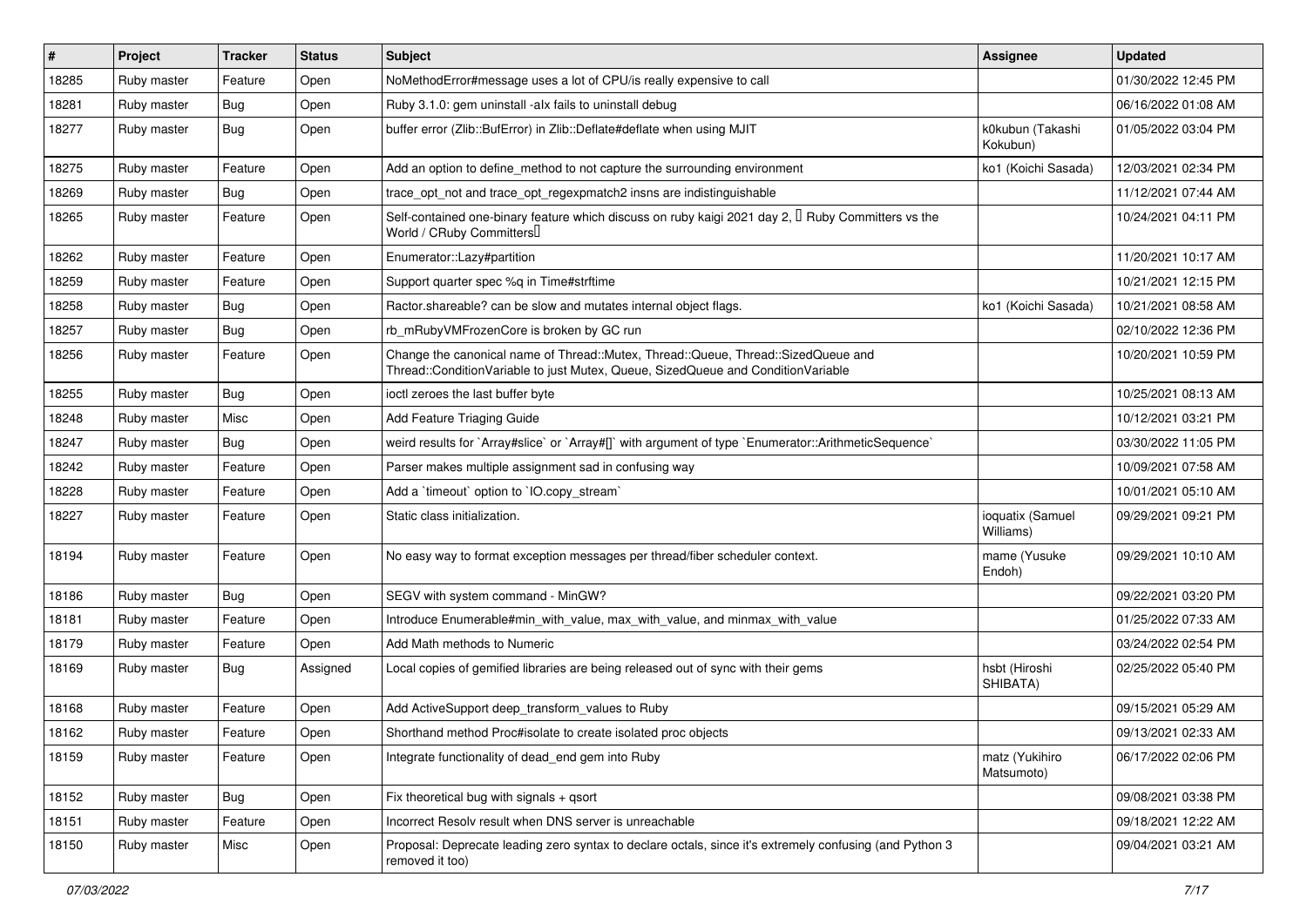| $\vert$ # | Project     | <b>Tracker</b> | <b>Status</b> | Subject                                                                                                 | <b>Assignee</b>               | <b>Updated</b>      |
|-----------|-------------|----------------|---------------|---------------------------------------------------------------------------------------------------------|-------------------------------|---------------------|
| 18146     | Ruby master | Feature        | Open          | Add 'delete_prefix' and 'delete_suffix' to 'Pathname'                                                   |                               | 09/03/2021 04:59 AM |
| 18144     | Ruby master | <b>Bug</b>     | Open          | Timeout not working while regular expression match is running                                           |                               | 09/02/2021 07:08 AM |
| 18142     | Ruby master | Bug            | Assigned      | Segmentation fault with Ruby 3.0.2                                                                      | k0kubun (Takashi<br>Kokubun)  | 09/02/2021 07:43 AM |
| 18137     | Ruby master | Feature        | Open          | A new method to check Proc is isolated or not                                                           |                               | 10/27/2021 07:30 AM |
| 18136     | Ruby master | Feature        | Open          | take_while_after                                                                                        |                               | 01/28/2022 06:23 AM |
| 18135     | Ruby master | Feature        | Open          | Introduce Enumerable#detect_only                                                                        |                               | 09/02/2021 05:44 PM |
| 18133     | Ruby master | <b>Bug</b>     | Assigned      | LTO: TestGCCompact#test_ast_compacts segfaults on i686                                                  |                               | 04/23/2022 04:19 PM |
| 18132     | Ruby master | <b>Bug</b>     | Open          | TODO: fix ccan/list thread safety                                                                       |                               | 01/02/2022 08:22 AM |
| 18131     | Ruby master | <b>Bug</b>     | Open          | addr2line.c: Some inlined functions mistakenly shown                                                    |                               | 08/24/2021 07:59 PM |
| 18129     | Ruby master | Bug            | Open          | Ractor-incompatible global variables can be accessed through alias                                      |                               | 08/23/2021 10:08 PM |
| 18127     | Ruby master | Feature        | Open          | Ractor-local version of Singleton                                                                       |                               | 11/09/2021 02:45 PM |
| 18119     | Ruby master | <b>Bug</b>     | Open          | Ractor crashes when instantiating classes                                                               | ko1 (Koichi Sasada)           | 09/14/2021 01:42 AM |
| 18083     | Ruby master | Feature        | Open          | Capture error in ensure block.                                                                          |                               | 10/21/2021 01:00 PM |
| 18082     | Ruby master | Misc           | Open          | FileUtils.remove_entry_secure has inconsistent document                                                 |                               | 08/17/2021 04:26 PM |
| 18080     | Ruby master | Bug            | Open          | Syntax error on one-line pattern matching                                                               |                               | 08/18/2021 12:38 AM |
| 18073     | Ruby master | <b>Bug</b>     | Open          | test/ruby/test_jit.rb: "error: invalid use of '__builtin_va_arg_pack ()"" on Ruby 2.7.4 on gcc 4.8.5    |                               | 12/03/2021 03:04 PM |
| 18070     | Ruby master | Feature        | Open          | `attr` should be removed                                                                                |                               | 08/09/2021 05:51 PM |
| 18069     | Ruby master | Feature        | Open          | instance_exec` is just ignored when the block is originally a method                                    |                               | 08/10/2021 05:33 AM |
| 18068     | Ruby master | Misc           | Open          | Silence LoadError only if it is for rubygems itself                                                     | hsbt (Hiroshi<br>SHIBATA)     | 08/08/2021 02:21 PM |
| 18063     | Ruby master | Feature        | Open          | io_uring implementation                                                                                 |                               | 08/05/2021 10:02 AM |
| 18061     | Ruby master | <b>Bug</b>     | Open          | Execshield test: libruby.so.N.N.N: FAIL: property-note test because no .note.gnu.property section found |                               | 06/22/2022 07:58 AM |
| 18058     | Ruby master | <b>Bug</b>     | Open          | 3.1.0-dev with MJIT enabled Zlib::BufError during `gem install`                                         | k0kubun (Takashi<br>Kokubun)  | 08/02/2021 08:31 PM |
| 18057     | Ruby master | Feature        | Open          | Introduce Array#mean                                                                                    |                               | 08/02/2021 02:16 PM |
| 18055     | Ruby master | Feature        | Open          | Introduce                                                                                               |                               | 07/30/2021 09:30 AM |
| 18036     | Ruby master | <b>Bug</b>     | Open          | Pthread fibers become invalid on fork - different from normal fibers.                                   | ioquatix (Samuel<br>Williams) | 08/19/2021 07:05 AM |
| 18035     | Ruby master | Feature        | Open          | Introduce general model/semantic for immutable by default.                                              |                               | 11/09/2021 04:47 PM |
| 18034     | Ruby master | <b>Bug</b>     | Assigned      | Segmentation fault fiddle with `--enable-bundled-libffi` and macOS                                      | kou (Kouhei Sutou)            | 11/30/2021 07:39 AM |
| 18033     | Ruby master | Feature        | Open          | Time.new to parse a string                                                                              |                               | 12/07/2021 02:15 PM |
| 18024     | Ruby master | <b>Bug</b>     | Assigned      | Ractor crashes when connections are closed in multiple Ractors                                          | ko1 (Koichi Sasada)           | 12/14/2021 04:41 PM |
| 18013     | Ruby master | <b>Bug</b>     | Open          | Unexpected results when mxiing negated character classes and case-folding                               |                               | 06/29/2021 12:05 PM |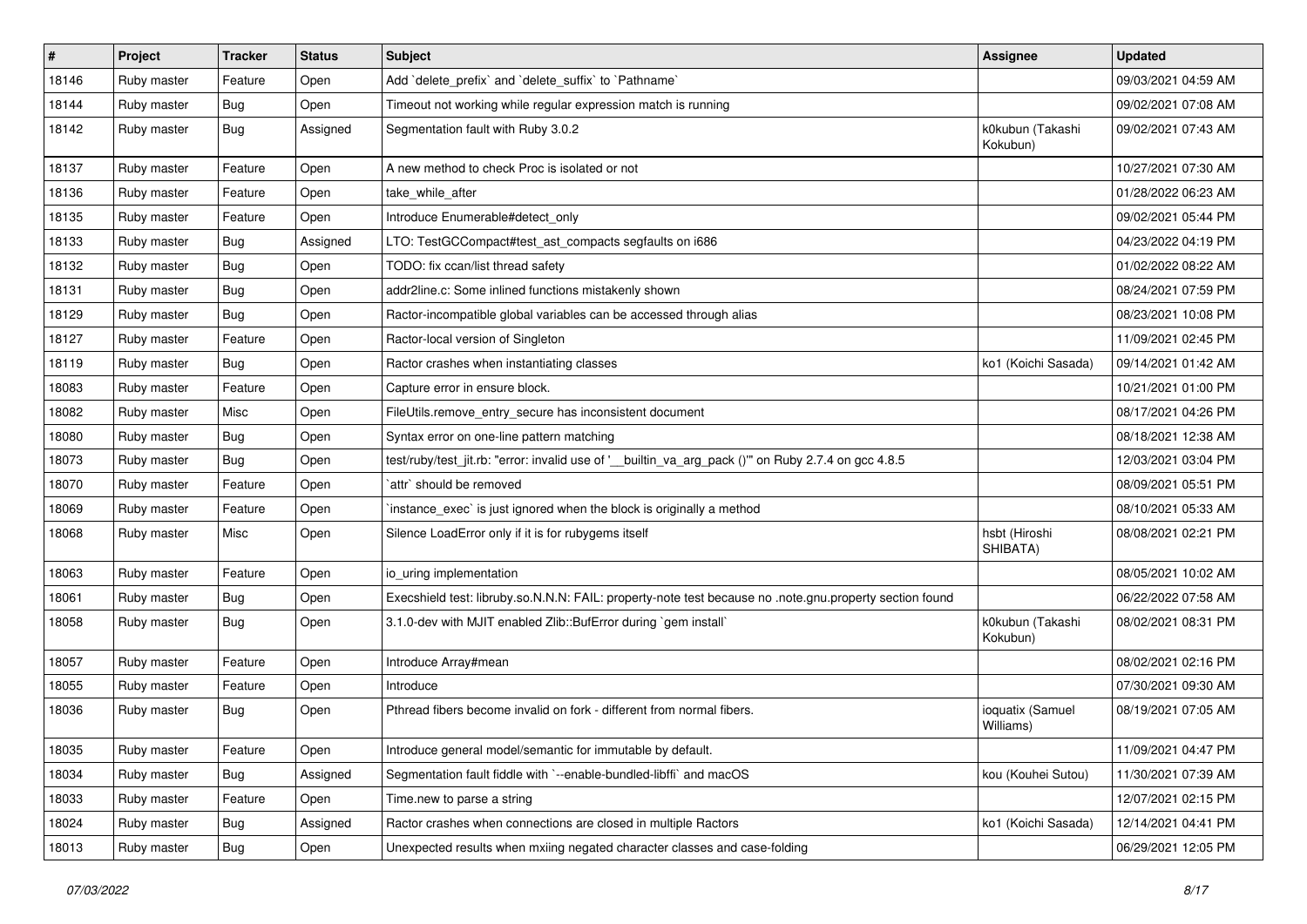| #     | Project     | <b>Tracker</b> | <b>Status</b> | <b>Subject</b>                                                                                                                              | <b>Assignee</b>              | <b>Updated</b>      |
|-------|-------------|----------------|---------------|---------------------------------------------------------------------------------------------------------------------------------------------|------------------------------|---------------------|
| 18012 | Ruby master | Bug            | Open          | Case-insensitive character classes can only match multiple code points when top-level character class is<br>not negated                     |                              | 06/29/2021 08:35 AM |
| 18010 | Ruby master | <b>Bug</b>     | Open          | Character class with single character gets case-folded with following string                                                                |                              | 06/28/2021 09:30 AM |
| 18009 | Ruby master | <b>Bug</b>     | Open          | Regexps \w and \W with /i option and /u option produce inconsistent results under nested negation and<br>intersection                       |                              | 06/28/2021 09:09 AM |
| 18005 | Ruby master | Feature        | Open          | Enable non-blocking `binding.irb`.                                                                                                          |                              | 06/24/2021 07:20 PM |
| 18004 | Ruby master | Feature        | Open          | Add Async to the stdlib                                                                                                                     |                              | 11/26/2021 06:01 AM |
| 18002 | Ruby master | <b>Bug</b>     | Open          | s390x: Tests failing without LC ALL env                                                                                                     | jaruga (Jun Aruga)           | 07/12/2021 04:30 PM |
| 17999 | Ruby master | <b>Bug</b>     | Open          | TestMethod#test zsuper intermittent timeout error on raspbian10-aarch64 CI                                                                  |                              | 06/18/2021 01:33 AM |
| 17998 | Ruby master | <b>Bug</b>     | Assigned      | ractor: process hanging (with ractors initialized, but not being used)                                                                      | ko1 (Koichi Sasada)          | 12/02/2021 08:17 PM |
| 17996 | Ruby master | <b>Bug</b>     | Open          | Cygwin: thread + pipe behavior since Ruby 2.6                                                                                               | cruby-cygwin                 | 05/19/2022 08:20 AM |
| 17995 | Ruby master | <b>Bug</b>     | Open          | Slow down when mjit and Ractor are being used at same time                                                                                  | k0kubun (Takashi<br>Kokubun) | 06/11/2022 04:02 AM |
| 17994 | Ruby master | Feature        | Open          | Clarify 'IO.read' behavior and add 'File.read' method                                                                                       |                              | 07/16/2021 03:04 AM |
| 17990 | Ruby master | <b>Bug</b>     | Open          | Inconsistent behavior of Regexp quantifiers over characters with complex case foldings                                                      |                              | 06/15/2021 11:59 AM |
| 17989 | Ruby master | Bug            | Open          | Case insensitive Regexps do not handle characters with overlapping case foldings                                                            |                              | 06/15/2021 11:43 AM |
| 17950 | Ruby master | Feature        | Open          | Unable to pattern-match against a String key                                                                                                |                              | 06/15/2021 11:42 AM |
| 17944 | Ruby master | Feature        | Open          | Remove Socket.gethostbyaddr and Socket.gethostbyname                                                                                        |                              | 06/10/2021 08:26 AM |
| 17942 | Ruby master | Feature        | Open          | Add a `initialize(public @a, private @b)` shortcut syntax for defining public/private accessors for instance<br>vars as part of constructor |                              | 12/13/2021 12:43 AM |
| 17938 | Ruby master | Feature        | Open          | Keyword alternative for boolean positional arguments                                                                                        |                              | 07/15/2021 06:46 AM |
| 17931 | Ruby master | <b>Bug</b>     | Open          | Compile fails setup option nodynamic                                                                                                        |                              | 07/07/2021 08:51 AM |
| 17926 | Ruby master | <b>Bug</b>     | Open          | spec/ruby/core/file/atime_spec.rb: a random failing test on Travis ppc64le                                                                  |                              | 06/02/2021 04:35 PM |
| 17925 | Ruby master | <b>Bug</b>     | Open          | Pattern matching syntax using semicolon one-line                                                                                            |                              | 06/04/2021 03:08 PM |
| 17924 | Ruby master | Feature        | Open          | Range#infinite?                                                                                                                             |                              | 07/08/2021 11:58 PM |
| 17884 | Ruby master | Feature        | Open          | locindex for profiling tools                                                                                                                | ko1 (Koichi Sasada)          | 05/24/2021 04:17 PM |
| 17882 | Ruby master | Bug            | Assigned      | bootstraptest/test_ractor.rb:224 segfaults on Cygwin                                                                                        | cruby-cygwin                 | 05/19/2022 08:20 AM |
| 17878 | Ruby master | Bug            | Open          | bootstraptest/test_ractor.rb:224 a random failing test with "The outgoing-port is already closed<br>(Ractor::ClosedError)"                  |                              | 09/13/2021 01:10 PM |
| 17859 | Ruby master | Feature        | Open          | Start IRB when running just `ruby`                                                                                                          |                              | 05/14/2021 07:54 AM |
| 17856 | Ruby master | Feature        | Open          | ary.member? is slower than ary.include?                                                                                                     |                              | 05/11/2021 10:12 AM |
| 17851 | Ruby master | Feature        | Open          | ruby extension for memoryview                                                                                                               |                              | 05/05/2021 03:15 PM |
| 17849 | Ruby master | Feature        | Open          | Fix Timeout.timeout so that it can be used in threaded Web servers                                                                          | matz (Yukihiro<br>Matsumoto) | 04/10/2022 06:26 AM |
| 17844 | Ruby master | Feature        | Open          | Support list of methods to test with respond_to?                                                                                            |                              | 05/06/2021 07:00 PM |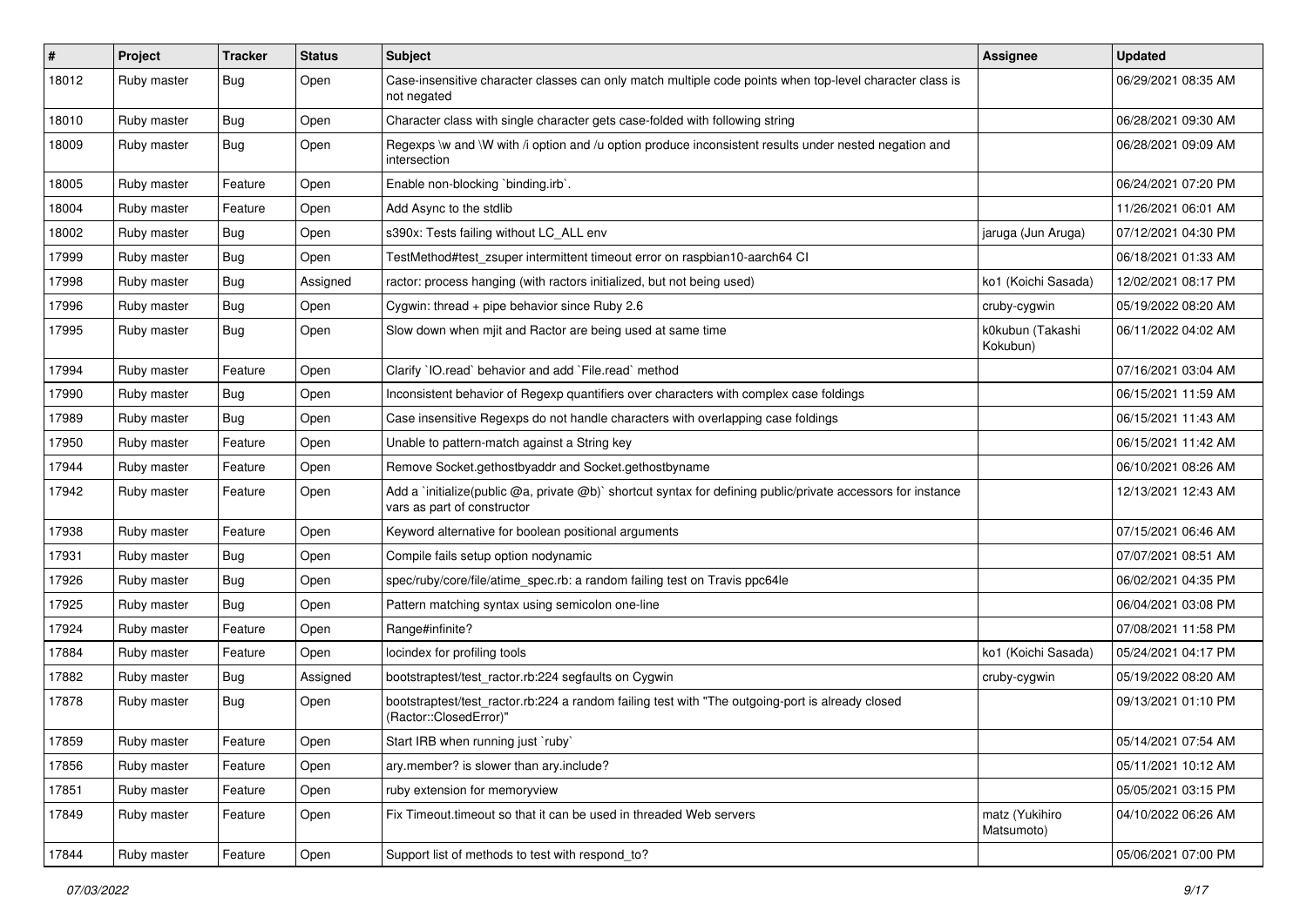| $\sharp$ | Project     | <b>Tracker</b> | <b>Status</b> | <b>Subject</b>                                                                          | Assignee                     | <b>Updated</b>      |
|----------|-------------|----------------|---------------|-----------------------------------------------------------------------------------------|------------------------------|---------------------|
| 17834    | Ruby master | Feature        | Open          | Add a Bytes and BytesArray class that implement memoryview                              |                              | 05/06/2021 02:22 PM |
| 17833    | Ruby master | Feature        | Open          | add IO.readinto(b) where b is a bytes like object that is you can get a memoryview from |                              | 06/30/2021 02:36 PM |
| 17830    | Ruby master | Feature        | Open          | Add Integer#previous and Integer#prev                                                   | matz (Yukihiro<br>Matsumoto) | 04/27/2021 11:35 PM |
| 17829    | Ruby master | Misc           | Open          | Clang/LLVM correctness of x64-mingw32 build (`shorten-64-to-32` warnings)               |                              | 04/26/2021 04:23 PM |
| 17826    | Ruby master | Bug            | Assigned      | Ractor#take hangs if used in multiple Threads                                           | ko1 (Koichi Sasada)          | 12/15/2021 01:30 PM |
| 17825    | Ruby master | Feature        | Open          | Uniformize Float::INFINITY and Date::infinity.new                                       |                              | 05/04/2021 01:43 AM |
| 17817    | Ruby master | <b>Bug</b>     | Open          | --jit outputs ./tmp/_ruby_mjit_*.h: No such file or directory on with TMP               |                              | 04/22/2021 11:57 AM |
| 17815    | Ruby master | Misc           | Open          | Snapcraft Ruby plugin                                                                   |                              | 04/20/2021 07:59 PM |
| 17808    | Ruby master | Feature        | Open          | Feature Request: JS like splat of Object properties as named method parameters          |                              | 04/17/2021 11:43 PM |
| 17799    | Ruby master | Bug            | Open          | Seg fault in rb_class_clear_method_cache                                                |                              | 12/09/2021 05:39 AM |
| 17797    | Ruby master | Feature        | Open          | MIPS support for addr2line.c                                                            |                              | 04/13/2021 03:49 AM |
| 17792    | Ruby master | Bug            | Open          | make notes and make test fail with Ruby3.0.1p64 RaspberryPI 4B Ubuntu 20.10 ARM64       |                              | 05/23/2021 08:23 PM |
| 17790    | Ruby master | Feature        | Open          | Have a way to clear a String without resetting its capacity                             |                              | 04/21/2021 11:27 PM |
| 17786    | Ruby master | Feature        | Open          | Proposal: new "ends" keyword                                                            |                              | 04/11/2021 01:40 AM |
| 17785    | Ruby master | Feature        | Open          | Allow named parameters to be keywords                                                   | matz (Yukihiro<br>Matsumoto) | 12/17/2021 06:10 PM |
| 17774    | Ruby master | <b>Bug</b>     | Open          | Quantified empty group causes regex to fail                                             |                              | 10/13/2021 04:43 PM |
| 17773    | Ruby master | Feature        | Open          | Alias `Numeric#zero?` and `Float#zero?` as `Numeric#empty?` and `Float#empty?`          |                              | 04/02/2021 03:39 PM |
| 17771    | Ruby master | Feature        | Open          | String#start_with? should not construct MatchData or set \$~                            |                              | 04/02/2021 02:49 PM |
| 17758    | Ruby master | Feature        | Open          | Provide Hash#count for performance improvement                                          |                              | 03/28/2021 06:39 PM |
| 17753    | Ruby master | Feature        | Open          | Add Module#namespace                                                                    |                              | 07/02/2022 05:01 AM |
| 17749    | Ruby master | Feature        | Open          | Const source location without name                                                      |                              | 04/17/2021 07:38 AM |
| 17743    | Ruby master | Feature        | Open          | Show argument types in backtrace                                                        |                              | 03/25/2021 06:39 PM |
| 17741    | Ruby master | Feature        | Open          | Ruby links to `objc` for convenience - this should be moved into a native ext           |                              | 03/23/2021 01:24 AM |
| 17722    | Ruby master | <b>Bug</b>     | Open          | define_method with shareable results in "defined in a different Ractor"                 |                              | 08/24/2021 12:03 PM |
| 17720    | Ruby master | Misc           | Assigned      | Cirrus CI to check non-x86_64 architecture cases by own machines                        | jaruga (Jun Aruga)           | 09/26/2021 10:24 AM |
| 17718    | Ruby master | Feature        | Open          | a method paramaters object that can be pattern matched against                          |                              | 03/24/2021 01:29 PM |
| 17683    | Ruby master | Misc           | Open          | Current status of beginless range (experimental or not)                                 |                              | 06/05/2021 07:22 AM |
| 17682    | Ruby master | Feature        | Open          | String#casecmp performance improvement                                                  |                              | 03/24/2021 02:29 PM |
| 17680    | Ruby master | Bug            | Open          | tab completion no longer works on irb3.0                                                |                              | 03/13/2021 08:06 AM |
| 17679    | Ruby master | <b>Bug</b>     | Assigned      | Ractor incoming channel can consume unlimited resources                                 | ko1 (Koichi Sasada)          | 06/30/2022 10:49 AM |
| 17678    | Ruby master | <b>Bug</b>     | Assigned      | Ractors do not restart after fork                                                       | ko1 (Koichi Sasada)          | 03/09/2021 12:42 AM |
| 17677    | Ruby master | <b>Bug</b>     | Assigned      | Ractor crashes fork when blocking                                                       | ko1 (Koichi Sasada)          | 03/09/2021 12:42 AM |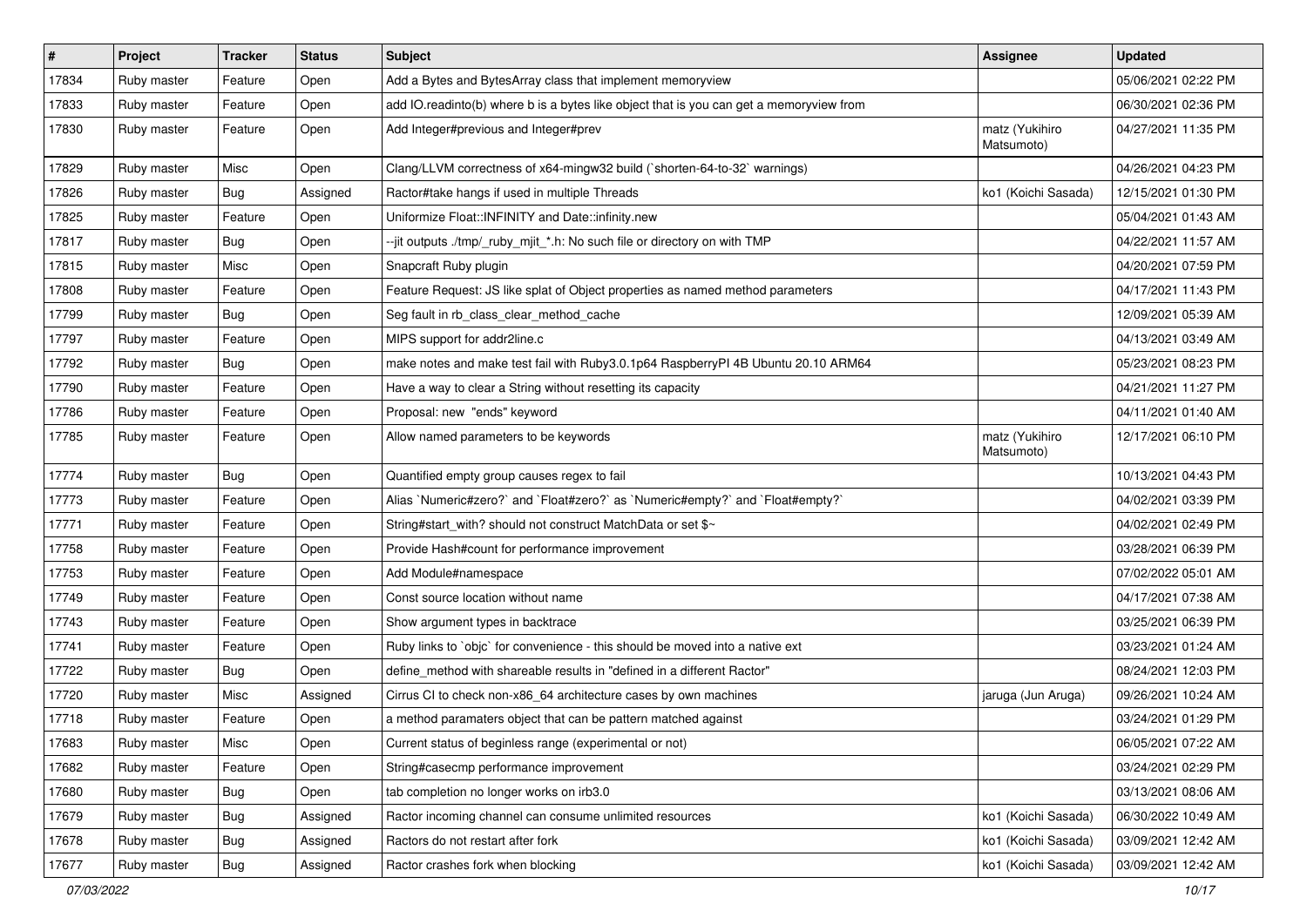| #     | Project     | <b>Tracker</b> | <b>Status</b> | <b>Subject</b>                                                                                                                                             | <b>Assignee</b>               | <b>Updated</b>      |
|-------|-------------|----------------|---------------|------------------------------------------------------------------------------------------------------------------------------------------------------------|-------------------------------|---------------------|
| 17676 | Ruby master | <b>Bug</b>     | Assigned      | Accessing ENV from Ractor raises IsolationError                                                                                                            | ko1 (Koichi Sasada)           | 03/09/2021 02:37 AM |
| 17667 | Ruby master | <b>Bug</b>     | Open          | Module#name needs synchronization                                                                                                                          | ko1 (Koichi Sasada)           | 03/02/2021 07:31 AM |
| 17664 | Ruby master | Bug            | Assigned      | Behavior of sockets changed in Ruby 3.0 to non-blocking                                                                                                    | ioquatix (Samuel<br>Williams) | 07/12/2021 10:28 AM |
| 17663 | Ruby master | Feature        | Open          | Enumerator#with, an alternative to Enumerator#with object                                                                                                  |                               | 03/02/2021 05:48 PM |
| 17662 | Ruby master | Misc           | Assigned      | The heredoc pattern used in tests does not syntax highlight correctly in many editors                                                                      | nobu (Nobuyoshi<br>Nakada)    | 06/30/2021 12:54 PM |
| 17660 | Ruby master | Feature        | Open          | Expose information about which basic methods have been redefined                                                                                           |                               | 03/02/2021 03:31 PM |
| 17647 | Ruby master | Feature        | Open          | Print register `r11` on 32-bit ARM Linux                                                                                                                   |                               | 04/30/2021 11:22 AM |
| 17646 | Ruby master | Bug            | Open          | Check for `__builtin_mul_overflow` with `long long` arguments                                                                                              |                               | 02/19/2021 06:19 PM |
| 17638 | Ruby master | Feature        | Assigned      | Support backtracing with the libbacktrace library                                                                                                          | naruse (Yui NARUSE)           | 03/05/2021 03:40 PM |
| 17637 | Ruby master | Misc           | Open          | Endless ranges with `nil` boundary weird behavior                                                                                                          |                               | 02/19/2021 07:57 AM |
| 17627 | Ruby master | Feature        | Open          | Suggestion: Implement `freeze_values` instance method on collection-like classes.                                                                          |                               | 02/16/2021 07:58 PM |
| 17624 | Ruby master | <b>Bug</b>     | Open          | Ractor.receive is not thread-safe                                                                                                                          | ko1 (Koichi Sasada)           | 09/14/2021 01:40 AM |
| 17617 | Ruby master | Bug            | Open          | When a Ractor's incoming port is closed, Ractor.receive_if does not raise Ractor::ClosedError, but instead<br>blocks indefinitely                          | ko1 (Koichi Sasada)           | 09/14/2021 01:40 AM |
| 17616 | Ruby master | Feature        | Open          | Support backtracing on Linux with non-GNU-libc + libunwind                                                                                                 |                               | 02/09/2021 01:12 PM |
| 17611 | Ruby master | Feature        | Open          | Expose `rb_execarg` interfaces and `rb_grantpt`                                                                                                            |                               | 02/07/2021 01:52 AM |
| 17593 | Ruby master | Feature        | Assigned      | load_iseq_eval should override the ISeq path                                                                                                               | ko1 (Koichi Sasada)           | 02/16/2021 08:27 AM |
| 17591 | Ruby master | Misc           | Open          | Test frameworks and REPLs do not show deprecation warnings by default                                                                                      |                               | 02/17/2021 09:06 AM |
| 17586 | Ruby master | Misc           | Open          | Please run Windows CI in all std-lib repos                                                                                                                 |                               | 01/28/2021 02:34 PM |
| 17579 | Ruby master | Feature        | Open          | [Proposal] A suggestion for newline-separated shorthand notation, for the creation of Arrays containing<br>strings that may contain ' ' (space) characters |                               | 01/25/2021 04:33 PM |
| 17578 | Ruby master | Bug            | Assigned      | mkmf experimental C++ Support                                                                                                                              | nobu (Nobuyoshi<br>Nakada)    | 01/27/2021 03:51 AM |
| 17576 | Ruby master | Feature        | Open          | Partial Functions (procs, lambdas)                                                                                                                         |                               | 01/24/2021 07:58 PM |
| 17569 | Ruby master | Misc           | Open          | uri lib maintainership                                                                                                                                     | akr (Akira Tanaka)            | 01/23/2021 10:42 AM |
| 17566 | Ruby master | Feature        | Open          | Tune thread QoS / efficiency on macOS                                                                                                                      |                               | 01/29/2021 09:16 AM |
| 17565 | Ruby master | Misc           | Open          | Prefer use of access(2) in rb_file_load_ok() to check for existence of require'd files                                                                     |                               | 01/21/2021 08:52 PM |
| 17562 | Ruby master | Feature        | Open          | Update - E option in -- help                                                                                                                               |                               | 01/19/2021 05:38 PM |
| 17550 | Ruby master | Feature        | Open          | Why no function to get all subdirectories of a directory?                                                                                                  |                               | 01/18/2021 08:57 AM |
| 17548 | Ruby master | Feature        | Open          | Need simple way to include symlink directories in Dir.glob                                                                                                 |                               | 03/21/2022 01:35 PM |
| 17543 | Ruby master | <b>Bug</b>     | Open          | Ractor isolation broken by `self` in shareable proc                                                                                                        | ko1 (Koichi Sasada)           | 01/29/2021 03:06 PM |
| 17531 | Ruby master | <b>Bug</b>     | Open          | did_you_mean' not Ractor friendly                                                                                                                          | ko1 (Koichi Sasada)           | 01/29/2021 08:48 AM |
| 17528 | Ruby master | Feature        | Open          | Make Addrinfo.getaddrinfo fall back to Timeout.timeout for :resolv_timeout                                                                                 |                               | 01/13/2021 08:50 PM |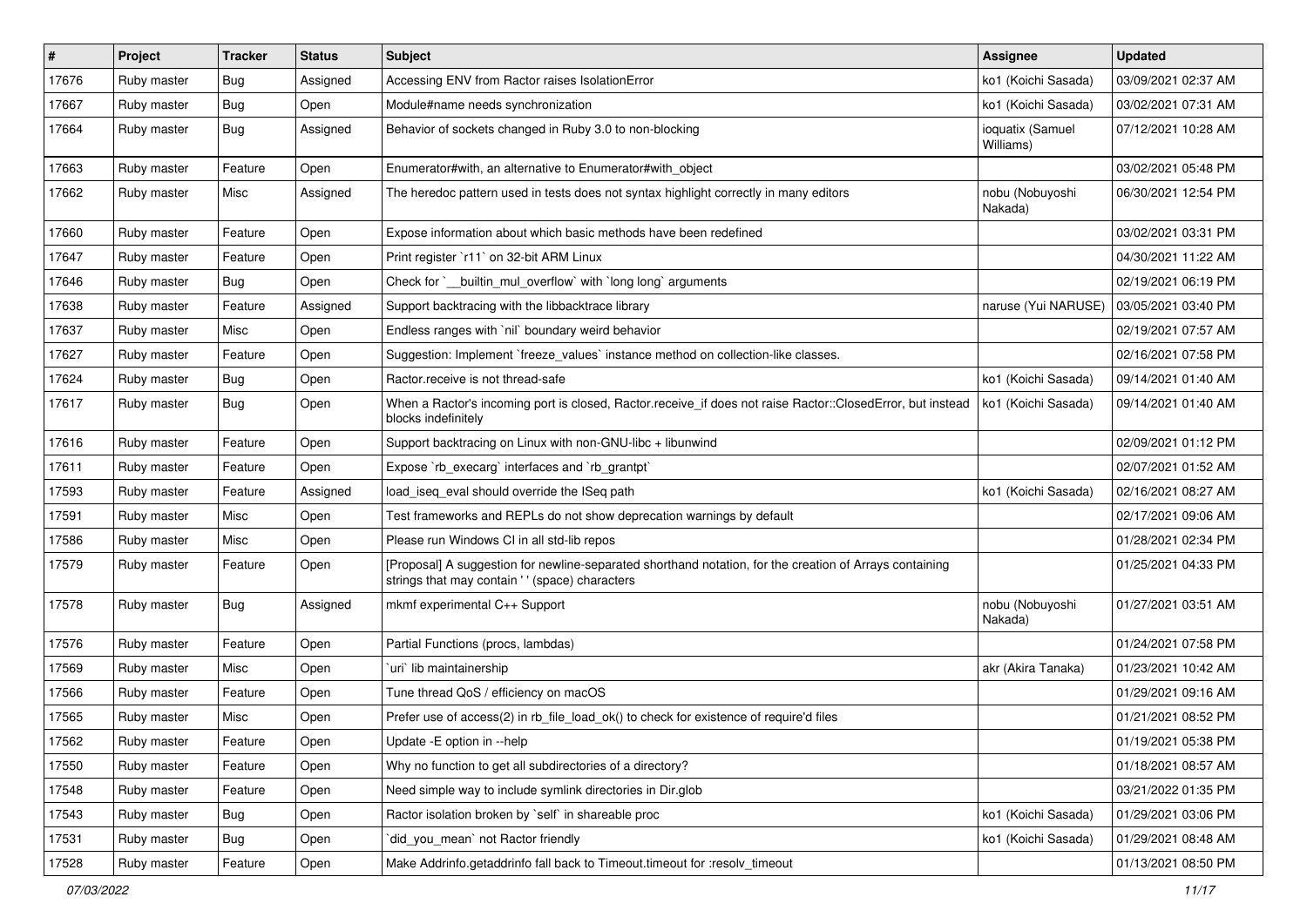| $\sharp$ | Project     | <b>Tracker</b> | <b>Status</b> | <b>Subject</b>                                                                    | <b>Assignee</b>                               | Updated             |
|----------|-------------|----------------|---------------|-----------------------------------------------------------------------------------|-----------------------------------------------|---------------------|
| 17525    | Ruby master | Feature        | Open          | Implement Happy Eyeballs Version 2 (RFC8305) in Socket.tcp                        | Glass_saga (Masaki<br>Matsushita)             | 06/16/2022 01:08 AM |
| 17516    | Ruby master | <b>Bug</b>     | Assigned      | forking in a ractor causes Ruby to crash                                          | ko1 (Koichi Sasada)                           | 11/30/2021 05:26 AM |
| 17513    | Ruby master | <b>Bug</b>     | Open          | Methods of shareable objects and UnboundMethods should be shareable               | ko1 (Koichi Sasada)                           | 01/06/2021 08:53 PM |
| 17506    | Ruby master | Bug            | Open          | Ractor isolation broken by ThreadGroup                                            |                                               | 01/03/2021 08:05 PM |
| 17502    | Ruby master | Misc           | Open          | C vs Ruby                                                                         | ko1 (Koichi Sasada)                           | 12/02/2021 07:53 PM |
| 17496    | Ruby master | Feature        | Open          | Add constant Math::TAU                                                            |                                               | 01/13/2021 05:47 AM |
| 17478    | Ruby master | <b>Bug</b>     | Assigned      | Ruby3.0 is slower than Ruby2.7.2 when parsing a large CSV file                    | kou (Kouhei Sutou)                            | 11/24/2021 05:12 AM |
| 17474    | Ruby master | Feature        | Open          | Interpreting constants at compile time                                            |                                               | 01/07/2021 04:40 PM |
| 17473    | Ruby master | Feature        | Open          | Make Pathname to embedded class of Ruby                                           | akr (Akira Tanaka)                            | 01/07/2022 09:25 AM |
| 17472    | Ruby master | Feature        | Open          | HashWithIndifferentAccess like Hash extension                                     |                                               | 06/16/2022 01:08 AM |
| 17471    | Ruby master | Feature        | Open          | send_if method for improved conditional chaining                                  |                                               | 12/29/2020 03:23 PM |
| 17468    | Ruby master | Feature        | Open          | Deprecate RUBY_DEVEL                                                              |                                               | 06/16/2022 01:08 AM |
| 17422    | Ruby master | Misc           | Open          | 3.0 documentation problems tracking ticket                                        |                                               | 12/24/2020 12:51 PM |
| 17420    | Ruby master | <b>Bug</b>     | Open          | Unsafe mutation of \$" when doing non-RubyGems require in Ractor                  | ko1 (Koichi Sasada)                           | 01/07/2021 01:23 PM |
| 17416    | Ruby master | Feature        | Open          | Improve performance Kernel#itself                                                 |                                               | 12/21/2020 01:14 PM |
| 17414    | Ruby master | Feature        | Open          | Ractor should allow access to shareable attributes for Modules/Classes            | ko1 (Koichi Sasada)                           | 12/21/2020 03:56 PM |
| 17406    | Ruby master | Feature        | Open          | Add `NoMatchingPatternError#depth`                                                |                                               | 12/19/2020 03:18 PM |
| 17404    | Ruby master | Feature        | Open          | Ractor `move:` API to allow shareability check                                    | ko1 (Koichi Sasada)                           | 12/18/2020 09:17 PM |
| 17400    | Ruby master | Bug            | Open          | Incorrect character downcase for Greek Sigma                                      | duerst (Martin Dürst)                         | 12/17/2020 06:56 AM |
| 17399    | Ruby master | Misc           | Open          | Are endless methods experimental?                                                 |                                               | 12/22/2020 07:05 PM |
| 17393    | Ruby master | Feature        | Open          | `Ractor::Moved#inspect`                                                           | ko1 (Koichi Sasada)                           | 12/21/2020 05:47 PM |
| 17390    | Ruby master | Misc           | Open          | Class and method-level docs for Ractor                                            |                                               | 12/13/2020 06:33 PM |
| 17383    | Ruby master | Bug            | Open          | 3.0 recursion memory speed issues                                                 |                                               | 12/09/2020 05:41 PM |
| 17376    | Ruby master | Misc           | Assigned      | Reduce number of GitHub Actions                                                   | shyouhei (Shyouhei<br>Urabe)                  | 12/10/2020 11:50 AM |
| 17375    | Ruby master | Feature        | Open          | Add scheduler callbacks for transferring fibers                                   |                                               | 12/07/2020 11:31 PM |
| 17373    | Ruby master | <b>Bug</b>     | Open          | Ruby 3.0 is slower at Discourse bench than Ruby 2.7                               |                                               | 01/04/2021 06:47 AM |
| 17363    | Ruby master | Feature        | Assigned      | Timeouts                                                                          | ko1 (Koichi Sasada)                           | 05/14/2022 09:06 AM |
| 17359    | Ruby master | Bug            | Open          | Ractor copy mode is not Ractor-safe                                               | ko1 (Koichi Sasada)                           | 12/02/2020 05:42 PM |
| 17357    | Ruby master | Feature        | Open          | Queue#pop` should have a block form for closed queues                             |                                               | 01/12/2021 07:32 AM |
| 17356    | Ruby master | Feature        | Open          | Alignment of memory allocated through Fiddle struct's malloc                      |                                               | 12/02/2020 11:06 AM |
| 17355    | Ruby master | Feature        | Assigned      | Using same set of names in or-patterns (pattern matching with $Foo(x)   Bar(x)$ ) | ktsj (Kazuki Tsujimoto)   09/13/2021 09:11 AM |                     |
| 17354    | Ruby master | <b>Bug</b>     | Open          | Module#const_source_location is misleading for constants awaiting autoload        |                                               | 03/26/2021 05:56 PM |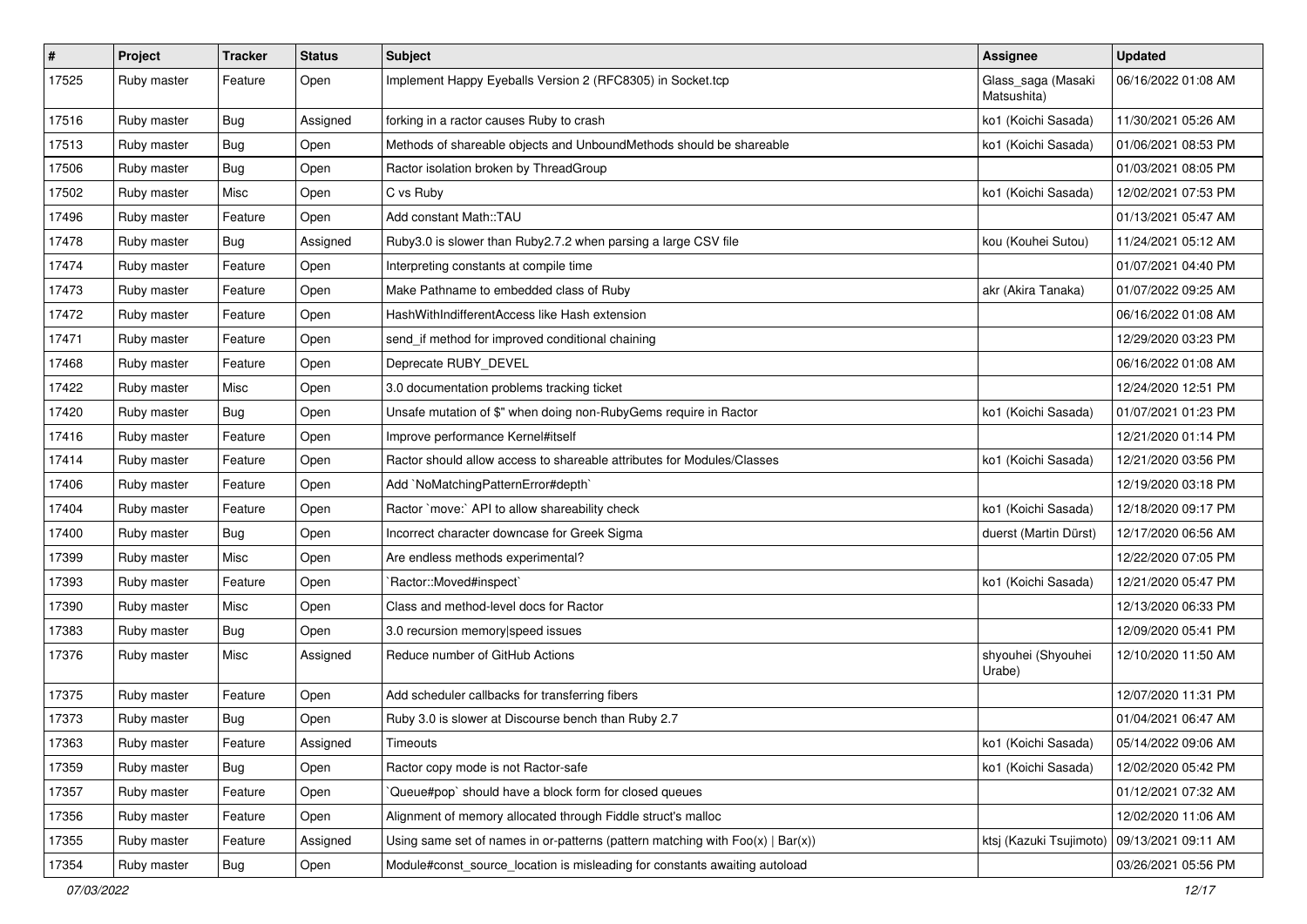| $\sharp$ | Project     | <b>Tracker</b> | <b>Status</b> | Subject                                                                                       | Assignee                     | <b>Updated</b>      |
|----------|-------------|----------------|---------------|-----------------------------------------------------------------------------------------------|------------------------------|---------------------|
| 17353    | Ruby master | Feature        | Open          | Functional chaining operator                                                                  |                              | 11/30/2020 03:29 AM |
| 17339    | Ruby master | Feature        | Assigned      | Semantic grouping with BigDecimal#to_s                                                        | mrkn (Kenta Murata)          | 12/20/2021 12:39 PM |
| 17337    | Ruby master | <b>Bug</b>     | Open          | Don't embed Ruby build-time configuration in Ruby                                             |                              | 12/21/2020 04:17 PM |
| 17333    | Ruby master | Feature        | Open          | Enumerable#many?                                                                              |                              | 12/11/2020 03:38 AM |
| 17330    | Ruby master | Feature        | Open          | Object#non                                                                                    |                              | 01/25/2021 03:54 PM |
| 17326    | Ruby master | Feature        | Open          | Add Kernel#must! to the standard library                                                      |                              | 06/22/2022 04:10 PM |
| 17325    | Ruby master | Feature        | Open          | Adds Fiber#cancel, which forces a Fiber to break/return                                       |                              | 11/19/2020 12:34 AM |
| 17316    | Ruby master | Feature        | Open          | On memoization                                                                                |                              | 05/13/2022 11:32 AM |
| 17315    | Ruby master | Feature        | Open          | Hash #transform                                                                               |                              | 11/13/2020 08:38 PM |
| 17311    | Ruby master | Feature        | Open          | Improve performance Array#deconstruct & Array#to_ary                                          |                              | 11/08/2020 07:12 AM |
| 17309    | Ruby master | Misc           | Open          | URI escape being deprecated, yet there is no replacement                                      |                              | 11/11/2020 12:52 AM |
| 17298    | Ruby master | Feature        | Open          | Ractor's basket communication APIs                                                            |                              | 11/13/2020 04:16 PM |
| 17297    | Ruby master | Feature        | Assigned      | Feature: Introduce Pathname.mktmpdir                                                          | akr (Akira Tanaka)           | 08/30/2021 06:51 AM |
| 17296    | Ruby master | Feature        | Assigned      | Feature: Pathname#chmod use FileUtils.chmod instead of File                                   | akr (Akira Tanaka)           | 08/30/2021 06:51 AM |
| 17295    | Ruby master | Feature        | Assigned      | Feature: Create a directory and file with Pathname#touch                                      | akr (Akira Tanaka)           | 09/28/2021 01:20 AM |
| 17294    | Ruby master | Feature        | Assigned      | Feature: Allow method chaining with Pathname#mkpath Pathname#rmtree                           | akr (Akira Tanaka)           | 08/30/2021 06:52 AM |
| 17291    | Ruby master | Feature        | Assigned      | Optimize __send__ call                                                                        | matz (Yukihiro<br>Matsumoto) | 01/12/2021 05:47 AM |
| 17290    | Ruby master | Feature        | Open          | Syntax sugar for boolean keyword argument                                                     |                              | 10/29/2020 04:51 AM |
| 17289    | Ruby master | Bug            | Assigned      | Time#strftime occurs Segmentation Fault on ruby-2.7.2p137                                     | shyouhei (Shyouhei<br>Urabe) | 11/05/2020 07:57 AM |
| 17288    | Ruby master | Feature        | Open          | Optimize _send_ call with a literal method name                                               | matz (Yukihiro<br>Matsumoto) | 10/30/2020 12:17 AM |
| 17286    | Ruby master | Feature        | Open          | 'Ractor.new' should accept 'move: true'                                                       |                              | 11/08/2020 03:01 AM |
| 17285    | Ruby master | Feature        | Open          | Less strict `Ractor.select`                                                                   |                              | 10/26/2020 03:15 AM |
| 17279    | Ruby master | Feature        | Open          | Allow a negative step in Range#step with a block                                              | matz (Yukihiro<br>Matsumoto) | 10/22/2020 02:23 AM |
| 17263    | Ruby master | <b>Bug</b>     | Open          | Fiber context switch degrades with number of fibers, limit on number of fibers                |                              | 01/31/2022 02:47 PM |
| 17258    | Ruby master | Feature        | Open          | Oneshot Branch Coverage                                                                       |                              | 10/09/2020 08:26 PM |
| 17210    | Ruby master | Feature        | Open          | More readable and useful `Set#inspect`                                                        | knu (Akinori MUSHA)          | 05/19/2021 10:12 PM |
| 17208    | Ruby master | Feature        | Open          | Add `Set#compact` and `Set#compact!` methods                                                  |                              | 11/05/2020 10:44 AM |
| 17206    | Ruby master | Feature        | Open          | Introduce new Regexp option to avoid global MatchData allocations                             |                              | 10/28/2020 10:43 PM |
| 17199    | Ruby master | Misc           | Open          | id outputed by inspect and to_s output does not allow to find actual object id and vice-versa |                              | 10/20/2020 09:35 PM |
| 17196    | Ruby master | <b>Bug</b>     | Assigned      | Segmentation Fault with Socket#close in Ractors                                               | ko1 (Koichi Sasada)          | 03/20/2022 01:52 PM |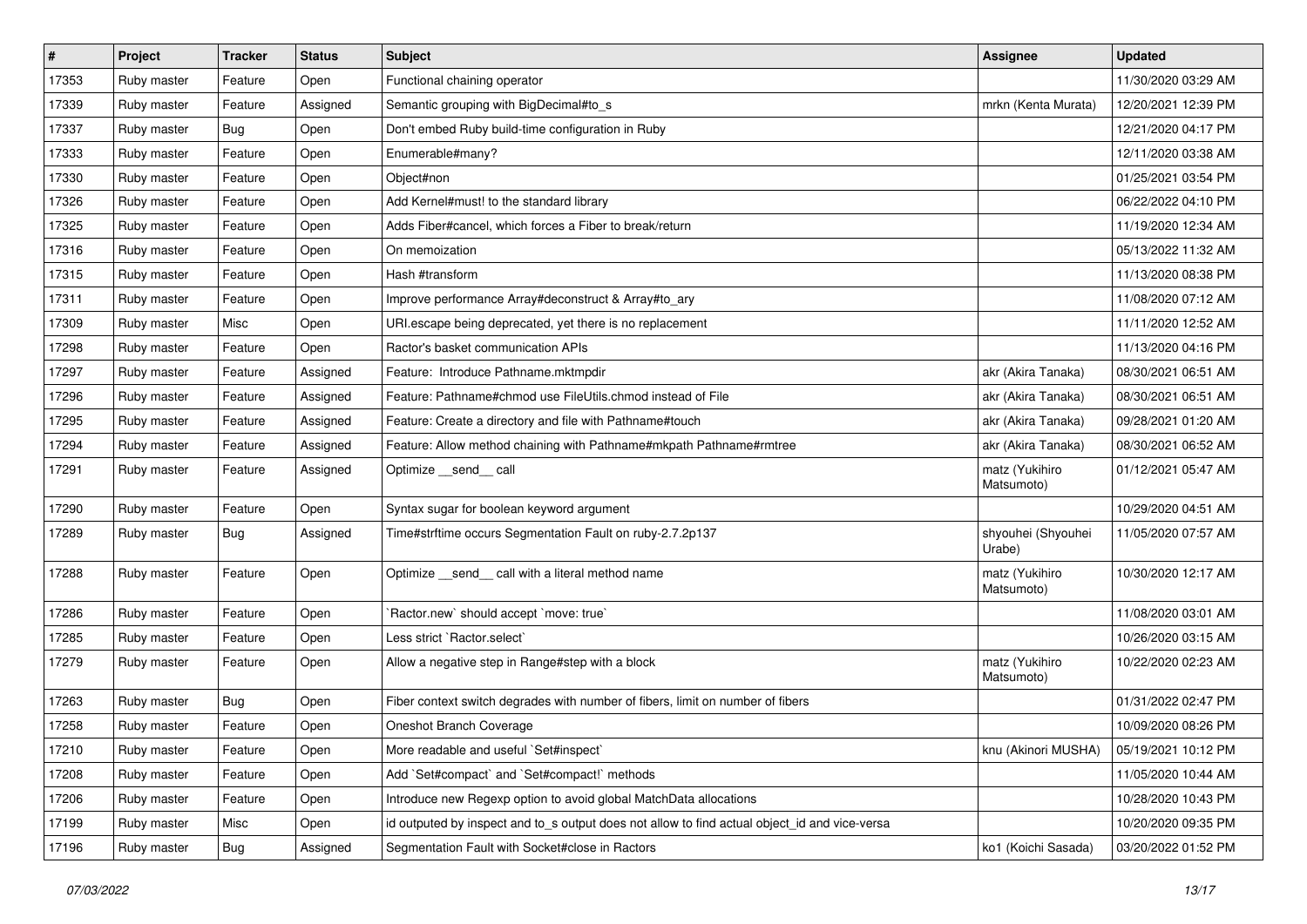| $\pmb{\#}$ | Project     | <b>Tracker</b> | <b>Status</b> | Subject                                                                                               | <b>Assignee</b>              | <b>Updated</b>      |
|------------|-------------|----------------|---------------|-------------------------------------------------------------------------------------------------------|------------------------------|---------------------|
| 17184      | Ruby master | Feature        | Open          | No stdlib function to perform simple string replacement                                               | matz (Yukihiro<br>Matsumoto) | 02/23/2021 09:27 PM |
| 17180      | Ruby master | Bug            | Open          | Ractor and constant referencing                                                                       |                              | 09/20/2020 05:43 PM |
| 17174      | Ruby master | Misc           | Open          | Error relocating, symbol not found" error when compiling a native extension on Alpine with Ruby >=2.4 |                              | 10/06/2020 11:19 AM |
| 17173      | Ruby master | Feature        | Open          | open-uri I ciphers IIIIIII                                                                            | akr (Akira Tanaka)           | 09/25/2020 09:17 AM |
| 17166      | Ruby master | Feature        | Open          | net/http not supporting unix domain sockets                                                           |                              | 09/12/2020 02:51 PM |
| 17165      | Ruby master | Feature        | Open          | Add 'filter' and 'flatten' keywords to 'Enumerable#map'                                               |                              | 09/13/2020 09:41 AM |
| 17163      | Ruby master | Feature        | Open          | Rename `begin`                                                                                        |                              | 09/09/2020 03:04 AM |
| 17159      | Ruby master | Bug            | Open          | extend 'define_method' for Ractor                                                                     |                              | 10/29/2020 04:06 PM |
| 17156      | Ruby master | Feature        | Open          | Refinements per directory tree                                                                        |                              | 12/07/2020 05:19 AM |
| 17155      | Ruby master | Feature        | Open          | Add a Diggable mixin                                                                                  |                              | 09/05/2020 02:08 PM |
| 17154      | Ruby master | Misc           | Open          | Update Pathname Documentation to Clarify Expected Behavior                                            | akr (Akira Tanaka)           | 09/05/2020 01:18 PM |
| 17151      | Ruby master | Feature        | Open          | Support multiple builtin ruby code for implimatation in Ruby & C                                      |                              | 09/05/2020 01:41 AM |
| 17148      | Ruby master | Feature        | Open          | stdbuf(1) support                                                                                     |                              | 09/07/2020 04:12 AM |
| 17146      | Ruby master | Bug            | Open          | Queue operations are allowed after it is frozen                                                       |                              | 10/20/2021 08:32 PM |
| 17143      | Ruby master | Feature        | Open          | Improve support for warning categories                                                                |                              | 11/20/2020 01:05 PM |
| 17142      | Ruby master | Bug            | Open          | Ruby fails to build in AIX                                                                            |                              | 03/20/2021 07:08 AM |
| 17140      | Ruby master | Feature        | Open          | Merge Enumerable#grep(_v) with Enumerable#select/reject                                               |                              | 02/10/2021 07:56 AM |
| 17137      | Ruby master | Misc           | Open          | Cooperation on maintaining official docker ruby images                                                |                              | 09/02/2020 05:03 PM |
| 17134      | Ruby master | Feature        | Open          | Add resolv_timeout to TCPSocket                                                                       |                              | 12/10/2020 09:09 AM |
| 17127      | Ruby master | Feature        | Open          | Some TrueClass methods are faster if implemented in Ruby                                              |                              | 11/05/2020 07:11 AM |
| 17121      | Ruby master | Feature        | Open          | Remove ENV#index                                                                                      |                              | 08/13/2020 09:58 AM |
| 17115      | Ruby master | Feature        | Open          | Optimize String#casecmp? for ASCII strings                                                            |                              | 08/15/2020 03:48 AM |
| 17111      | Ruby master | Feature        | Assigned      | Improve performance of Net::HTTPHeader#set_form by 40%                                                | naruse (Yui NARUSE)          | 08/10/2020 05:36 AM |
| 17099      | Ruby master | Feature        | Open          | Remove boolean argument and warning from Module#attr                                                  |                              | 12/18/2020 04:15 AM |
| 17097      | Ruby master | Feature        | Open          | `map_min`, `map_max`                                                                                  |                              | 01/13/2021 01:24 AM |
| 17056      | Ruby master | Feature        | Open          | Array#index: Allow specifying the position to start search as in String#index                         |                              | 09/25/2020 01:41 PM |
| 17053      | Ruby master | Misc           | Open          | RDoc for Hash Keys                                                                                    |                              | 07/28/2020 01:21 AM |
| 17047      | Ruby master | Feature        | Open          | Support parameters for MAIL FROM and RCPT TO                                                          |                              | 12/06/2021 08:16 PM |
| 17040      | Ruby master | Feature        | Open          | cleanup include/ruby/backward*                                                                        |                              | 08/26/2020 07:07 AM |
| 17037      | Ruby master | <b>Bug</b>     | Open          | rounding of Rational#to_f                                                                             |                              | 08/26/2020 03:54 AM |
| 17036      | Ruby master | Feature        | Open          | Regexp deconstruction keys to allow pattern matching                                                  |                              | 07/19/2020 02:45 PM |
| 17016      | Ruby master | Feature        | Open          | Enumerable#accumulate                                                                                 |                              | 04/27/2021 03:14 PM |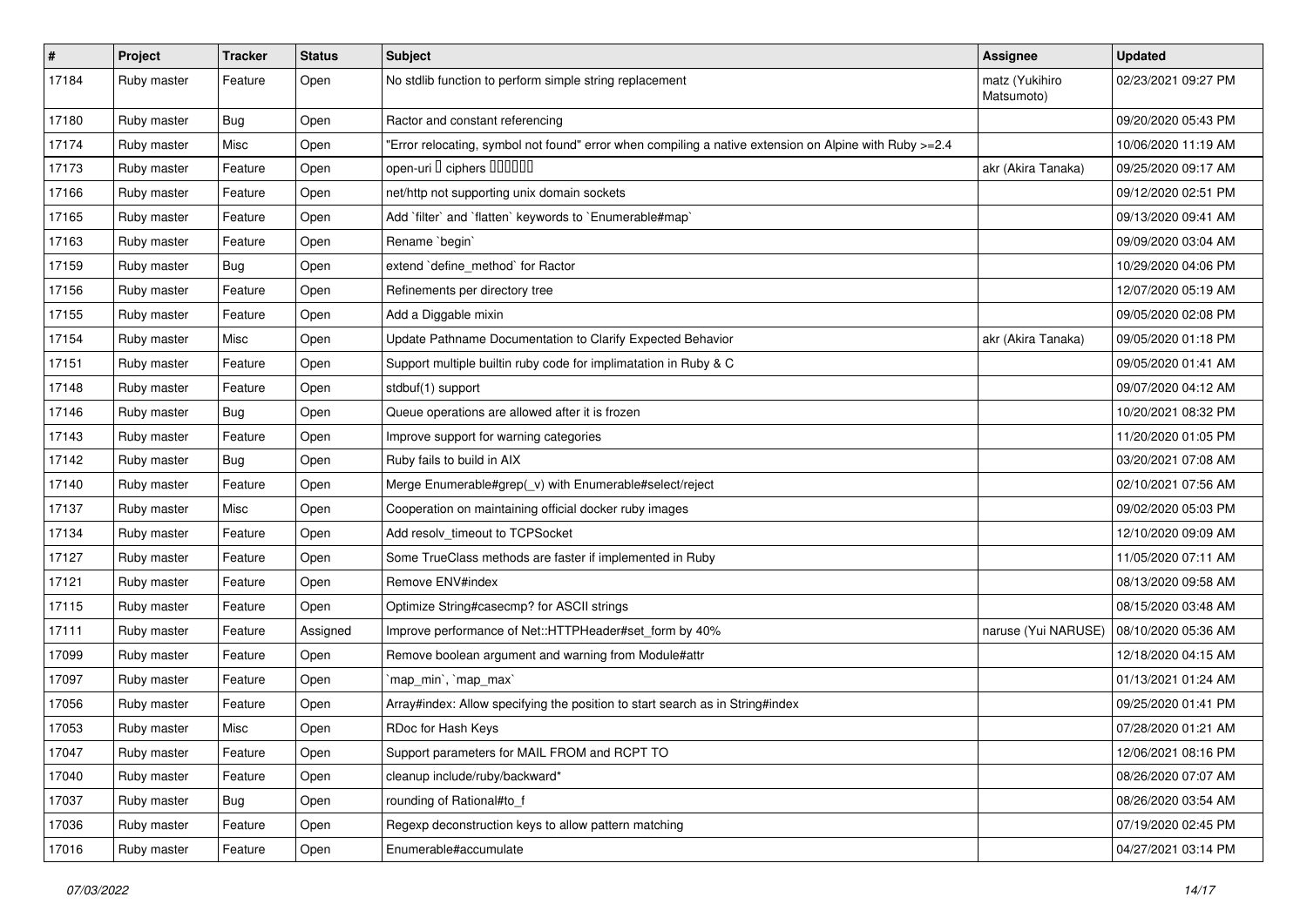| $\vert$ # | Project     | <b>Tracker</b> | <b>Status</b> | <b>Subject</b>                                                                                | <b>Assignee</b>              | <b>Updated</b>      |
|-----------|-------------|----------------|---------------|-----------------------------------------------------------------------------------------------|------------------------------|---------------------|
| 17006     | Ruby master | Feature        | Open          | Let `Kernel#Hash` take a block to provide the default value                                   |                              | 07/04/2020 07:51 AM |
| 17004     | Ruby master | Feature        | Open          | Provide a way for methods to omit their return value                                          |                              | 07/20/2020 05:44 AM |
| 17001     | Ruby master | Feature        | Open          | [Feature] Dir.scan to yield dirent for efficient and composable recursive directory scaning   |                              | 06/30/2020 07:57 PM |
| 16997     | Ruby master | <b>Bug</b>     | Open          | IO#gets converts some \r\n to \n with universal_newline: false                                |                              | 08/26/2020 05:20 PM |
| 16995     | Ruby master | Feature        | Open          | Sets: <=> should be specialized                                                               |                              | 06/26/2020 08:43 PM |
| 16993     | Ruby master | Feature        | Open          | Sets: from hash keys using Hash#key_set                                                       |                              | 06/27/2020 05:44 AM |
| 16992     | Ruby master | Feature        | Open          | Sets: officially ordered                                                                      | matz (Yukihiro<br>Matsumoto) | 09/03/2020 02:08 PM |
| 16991     | Ruby master | Feature        | Open          | Sets: add Set#join                                                                            |                              | 06/26/2020 08:29 PM |
| 16990     | Ruby master | Feature        | Open          | Sets: operators compatibility with Array                                                      |                              | 02/22/2021 11:37 PM |
| 16989     | Ruby master | Feature        | Open          | Sets: need $\Psi$                                                                             | knu (Akinori MUSHA)          | 02/18/2022 02:57 AM |
| 16987     | Ruby master | Feature        | Open          | Enumerator::Lazy vs Array methods                                                             |                              | 07/15/2020 04:56 PM |
| 16986     | Ruby master | Feature        | Open          | Anonymous Struct literal                                                                      | matz (Yukihiro<br>Matsumoto) | 01/15/2022 04:57 PM |
| 16985     | Ruby master | Feature        | Open          | Improve `pp` for `Hash` and `String`                                                          | akr (Akira Tanaka)           | 06/26/2020 09:51 AM |
| 16978     | Ruby master | Feature        | Open          | Ruby should not use realpath for __FILE_                                                      | nobu (Nobuyoshi<br>Nakada)   | 04/01/2022 11:30 AM |
| 16971     | Ruby master | Feature        | Open          | weak_ref&.some_method should behave like object&.some_method                                  |                              | 06/19/2020 03:17 PM |
| 16968     | Ruby master | Feature        | Open          | Remove `\$IGNORECASE` from English.rb                                                         |                              | 06/18/2020 04:34 AM |
| 16963     | Ruby master | Feature        | Assigned      | Remove English.rb from Ruby 2.8/3.0                                                           | hsbt (Hiroshi<br>SHIBATA)    | 06/19/2020 09:48 AM |
| 16960     | Ruby master | Feature        | Open          | Feedback regarding => in 'As' Pattern Matching                                                |                              | 06/13/2020 12:32 AM |
| 16959     | Ruby master | <b>Bug</b>     | Open          | Weakmap has specs and third-party usage despite being a private API                           |                              | 06/13/2020 08:54 PM |
| 16952     | Ruby master | Feature        | Open          | Kernel.exec gives an incorrect error message when passed a script with a non-existing shebang |                              | 06/11/2020 08:40 PM |
| 16951     | Ruby master | <b>Bug</b>     | Assigned      | Consistently referer dependencies                                                             | hsbt (Hiroshi<br>SHIBATA)    | 06/17/2021 06:15 AM |
| 16946     | Ruby master | Feature        | Open          | Add an 'intersperse' method                                                                   |                              | 06/11/2020 01:47 AM |
| 16937     | Ruby master | Feature        | Assigned      | Add DNS over HTTP to Resolv                                                                   | akr (Akira Tanaka)           | 12/10/2020 09:15 AM |
| 16929     | Ruby master | Feature        | Open          | Add GC.start(compact: true)                                                                   |                              | 06/01/2020 03:42 PM |
| 16928     | Ruby master | Feature        | Open          | Array#include_all? & Array#include_any?                                                       |                              | 06/01/2020 09:27 PM |
| 16927     | Ruby master | <b>Bug</b>     | Open          | String#tr won't return the expected result for some sign with diacritics                      |                              | 06/01/2020 05:24 AM |
| 16924     | Ruby master | Feature        | Open          | instance_eval equivalent for RubyVM::InstructionSequence                                      |                              | 05/30/2020 03:49 PM |
| 16920     | Ruby master | <b>Bug</b>     | Open          | TestThread#test_signal_at_join fails on aarch64                                               |                              | 12/07/2021 02:17 PM |
| 16913     | Ruby master | Feature        | Open          | Add `ARGF#each_io`                                                                            |                              | 05/25/2020 11:33 PM |
| 16905     | Ruby master | <b>Bug</b>     | Open          | Ruby required to build Ruby on Haiku?                                                         |                              | 05/24/2020 08:08 AM |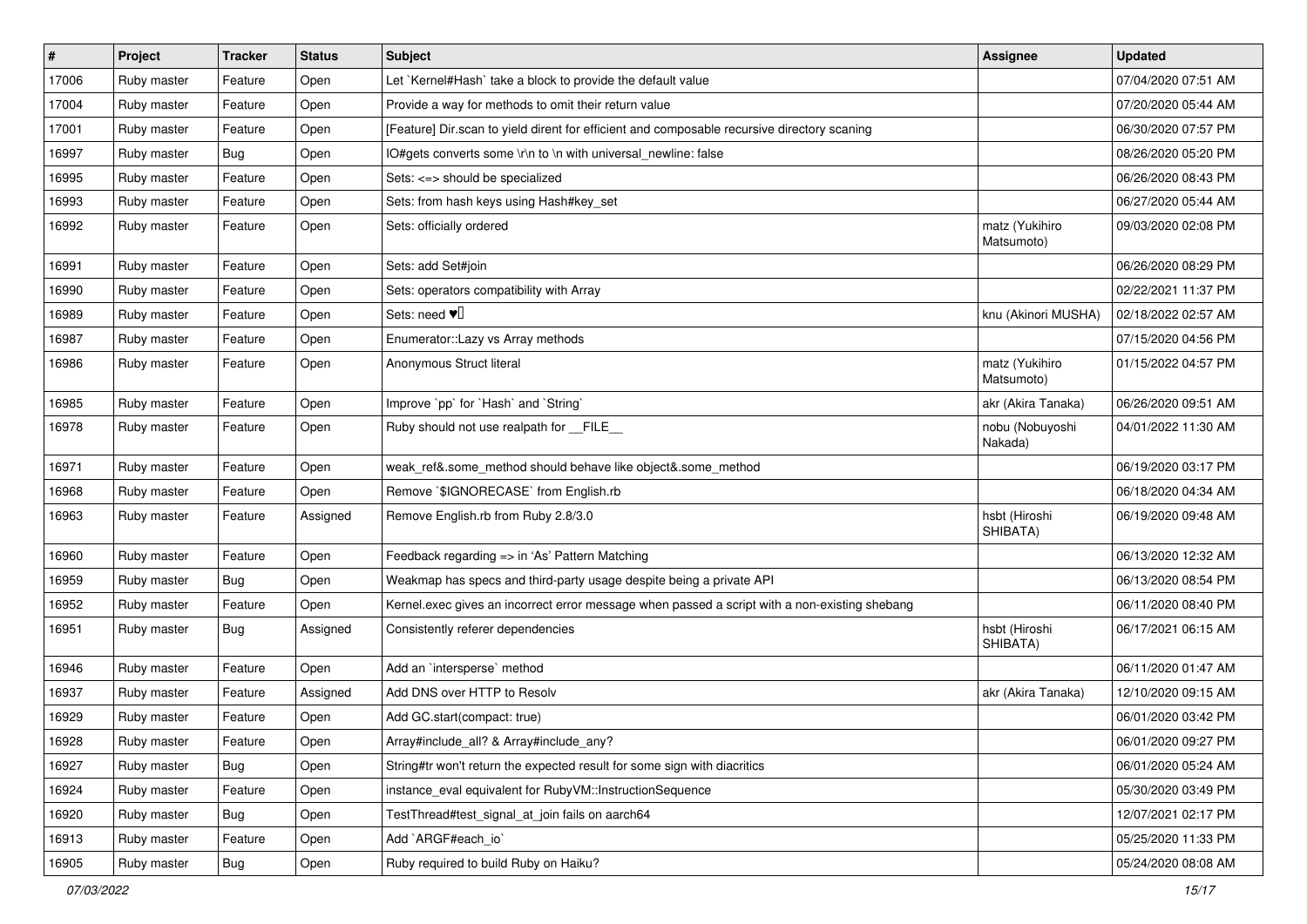| $\vert$ # | Project     | <b>Tracker</b> | <b>Status</b> | Subject                                                                                                                        | <b>Assignee</b>              | <b>Updated</b>      |
|-----------|-------------|----------------|---------------|--------------------------------------------------------------------------------------------------------------------------------|------------------------------|---------------------|
| 16899     | Ruby master | Feature        | Open          | Add method `Array#both_end`                                                                                                    |                              | 05/18/2020 01:44 AM |
| 16898     | Ruby master | Feature        | Open          | Modify the syntax of -> lambda expressions in ruby3                                                                            |                              | 05/19/2020 02:02 AM |
| 16897     | Ruby master | Feature        | Open          | General purpose memoizer in Ruby 3 with Ruby 2 performance                                                                     |                              | 06/26/2020 03:51 PM |
| 16895     | Ruby master | Misc           | Open          | Request for cooperation: Try your applications/libraries with master branch and debug options                                  |                              | 05/15/2020 11:51 PM |
| 16894     | Ruby master | Feature        | Open          | Integer division for Ruby 3                                                                                                    | matz (Yukihiro<br>Matsumoto) | 05/18/2020 03:41 PM |
| 16842     | Ruby master | <b>Bug</b>     | Assigned      | inspect` prints the UTF-8 character U+0085 (NEXT LINE) verbatim even though it is not printable                                | duerst (Martin Dürst)        | 02/26/2021 05:43 AM |
| 16838     | Ruby master | Feature        | Open          | Enumerator::ArithmeticSequence missing allocator for #clone and #dup                                                           |                              | 05/18/2020 10:44 PM |
| 16836     | Ruby master | <b>Bug</b>     | Assigned      | configure-time LDFLAGS leak into ruby pkg-config file                                                                          | nobu (Nobuyoshi<br>Nakada)   | 08/14/2021 09:10 AM |
| 16833     | Ruby master | Feature        | Open          | Add Enumerator#empty?                                                                                                          |                              | 05/06/2020 07:55 PM |
| 16829     | Ruby master | <b>Bug</b>     | Open          | Exceptions raised from within an enumerated method lose part of their stacktrace                                               |                              | 05/20/2022 07:25 PM |
| 16820     | Ruby master | <b>Bug</b>     | Open          | LEGAL is out of sync                                                                                                           |                              | 08/19/2020 11:08 AM |
| 16819     | Ruby master | <b>Bug</b>     | Assigned      | Line reporting off by one when reporting line of a hash?                                                                       | ko1 (Koichi Sasada)          | 06/16/2020 05:57 PM |
| 16818     | Ruby master | Feature        | Open          | Rename `Range#%` to `Range#/`                                                                                                  |                              | 05/07/2020 08:49 AM |
| 16817     | Ruby master | Feature        | Open          | attr_predicate or attr_query or attr_something for ? methods                                                                   |                              | 12/23/2021 11:44 PM |
| 16816     | Ruby master | Feature        | Open          | Prematurely terminated Enumerator should stay terminated                                                                       |                              | 04/09/2021 09:24 PM |
| 16810     | Ruby master | Bug            | Open          | ruby segfaults on s390x with musl libc                                                                                         |                              | 03/05/2021 01:38 AM |
| 16805     | Ruby master | Misc           | Assigned      | Coroutine's license is unclear                                                                                                 | ReiOdaira (Rei<br>Odaira)    | 07/01/2021 10:09 PM |
| 16803     | Ruby master | Misc           | Open          | Discussion: those internal macros reside in public API headers                                                                 |                              | 05/14/2020 12:27 PM |
| 16795     | Ruby master | Feature        | Open          | build ruby.exe on Windows against ruby-static.lib omitting x64-vcruntime-ruby.dll (no '--enable-shared'<br>option for Windows) |                              | 04/17/2020 01:22 PM |
| 16794     | Ruby master | Feature        | Open          | <b>Rightward operators</b>                                                                                                     |                              | 09/10/2020 09:34 PM |
| 16791     | Ruby master | Feature        | Open          | Shortcut for Process::Status.exitstatus                                                                                        |                              | 05/19/2020 03:16 AM |
| 16790     | Ruby master | Feature        | Open          | string format and refinements                                                                                                  |                              | 04/16/2020 03:06 AM |
| 16781     | Ruby master | Feature        | Open          | alias :fold :reduce                                                                                                            |                              | 05/16/2020 08:28 AM |
| 16776     | Ruby master | <b>Bug</b>     | Assigned      | Regression in coverage library                                                                                                 | ko1 (Koichi Sasada)          | 11/24/2021 07:26 AM |
| 16773     | Ruby master | Feature        | Open          | Reduce allocations in net/http                                                                                                 |                              | 04/10/2020 11:36 AM |
| 16761     | Ruby master | Feature        | Open          | Add an API to move the entire heap, as to make testing GC.compact compatibility easier                                         |                              | 05/07/2020 04:03 PM |
| 16757     | Ruby master | Feature        | Open          | Add intersection to Range                                                                                                      |                              | 01/22/2022 07:26 AM |
| 16755     | Ruby master | Feature        | Open          | warning: `if' at the end of line without an expression                                                                         |                              | 04/03/2020 11:28 PM |
| 16752     | Ruby master | Feature        | Open          | :private param for const_set                                                                                                   |                              | 04/03/2020 12:35 AM |
| 16750     | Ruby master | Misc           | Open          | Change typedef of VALUE for better type checking                                                                               |                              | 04/03/2020 02:34 AM |